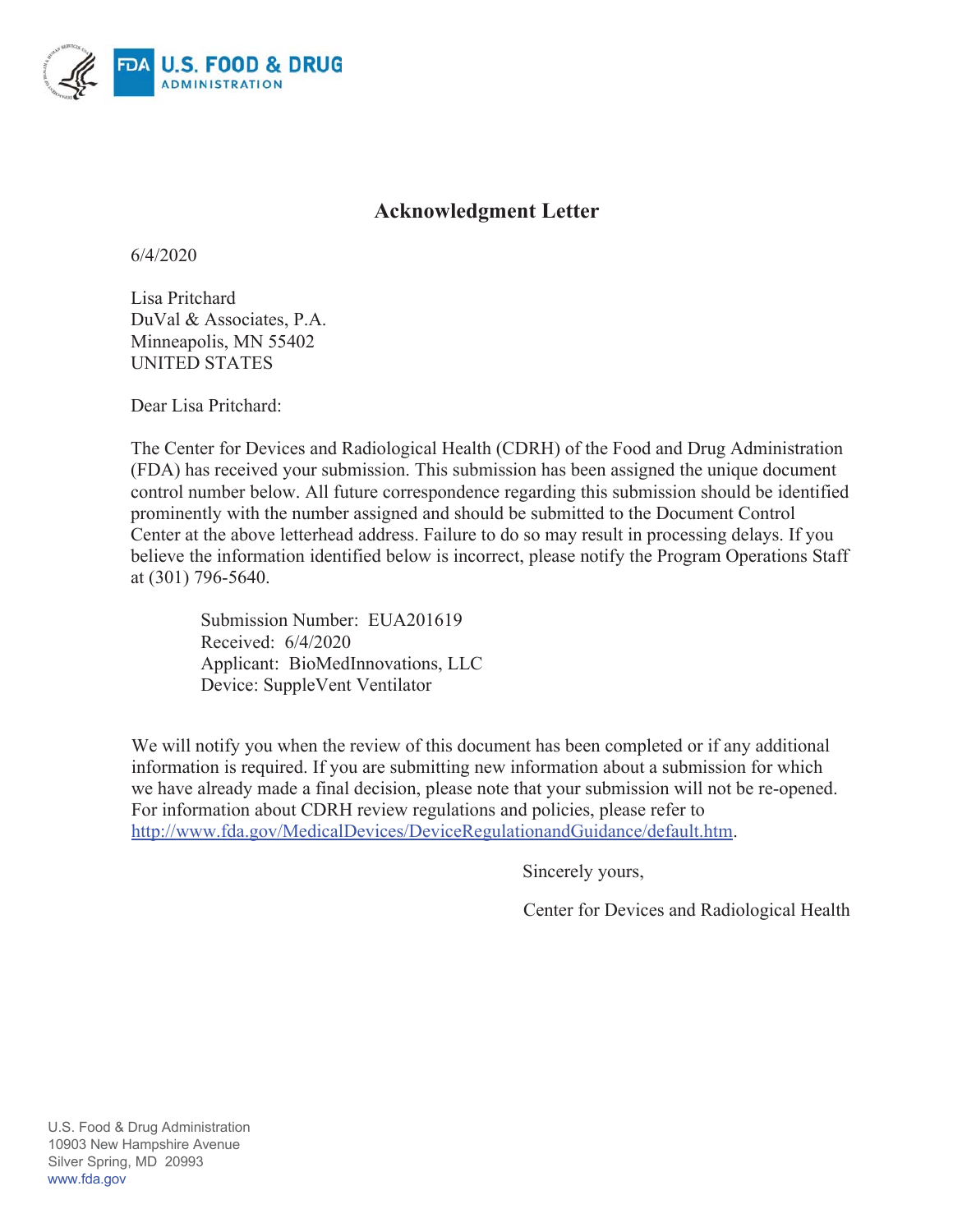| Subject: | BioMedInnovations, LLC - SuppleVent EUA Notice           |
|----------|----------------------------------------------------------|
| Date:    | Monday, June 8, 2020 at 1:05:39 PM Central Daylight Time |
| From:    | CDRH-COVID19-Ventilators                                 |
| To:      | Lisa Pritchard, CDRH-COVID19-Ventilators                 |
| CC:      | Michelle Pritchard                                       |

**AFachments:** image001.png, image002.jpg, image003.jpg, image004.jpg, image005.jpg, image006.jpg

Good day. The SuppleVent for which you have requested authorization is within the scope of the *emergency* use authorization (EUA) issued on March 24, 2020.

FDA has determined that the SuppleVent model meet the criteria for safety, performance and labeling set forth in Section II and Appendix A of the EUA. As such, the specific SuppleVent model in your email are authorized for emergency use in healthcare settings to treat patients during the COVID-19 pandemic, subject to the conditions set forth in the EUA, and have been added to Appendix B of the EUA. The emergency use of the SuppleVent under this [EUA](https://www.fda.gov/media/136423/download) must be consistent with the terms of the EUA, including the Scope of Authorization (Section II), Conditions of Authorization (Section IV), and Criteria for Safety, Performance and Labeling (Appendix A).

Best,

CDRH Non-Diagnostic EUA Team

| BioMedInnovations, | SuppleVent | Emergency  | The SuppleVent Ventilator    | June 8, 2020 |
|--------------------|------------|------------|------------------------------|--------------|
| LLC                |            | Ventilator | is an Emergency Use          |              |
|                    |            |            | Ventilator (EUV) indicated   |              |
|                    |            |            | to provide continuous        |              |
|                    |            |            | ventilatory support of adult |              |
|                    |            |            | patients who require         |              |
|                    |            |            | mechanical ventilation       |              |
|                    |            |            | when an FDA cleared          |              |
|                    |            |            | ventilator is not available  |              |
|                    |            |            | due to COVID-19 pandemic.    |              |
|                    |            |            | The ventilator is intended   |              |
|                    |            |            | for institutional use by     |              |
|                    |            |            | qualified, trained personnel |              |
|                    |            |            | under the direction of a     |              |
|                    |            |            | doctor. Institutional use    |              |
|                    |            |            | includes Intensive Care Unit |              |
|                    |            |            | (ICU) or other hospital      |              |
|                    |            |            | environments including       |              |
|                    |            |            | intra-hospital transport and |              |
|                    |            |            | temporary hospital           |              |
|                    |            |            | facilities.                  |              |

Ventilators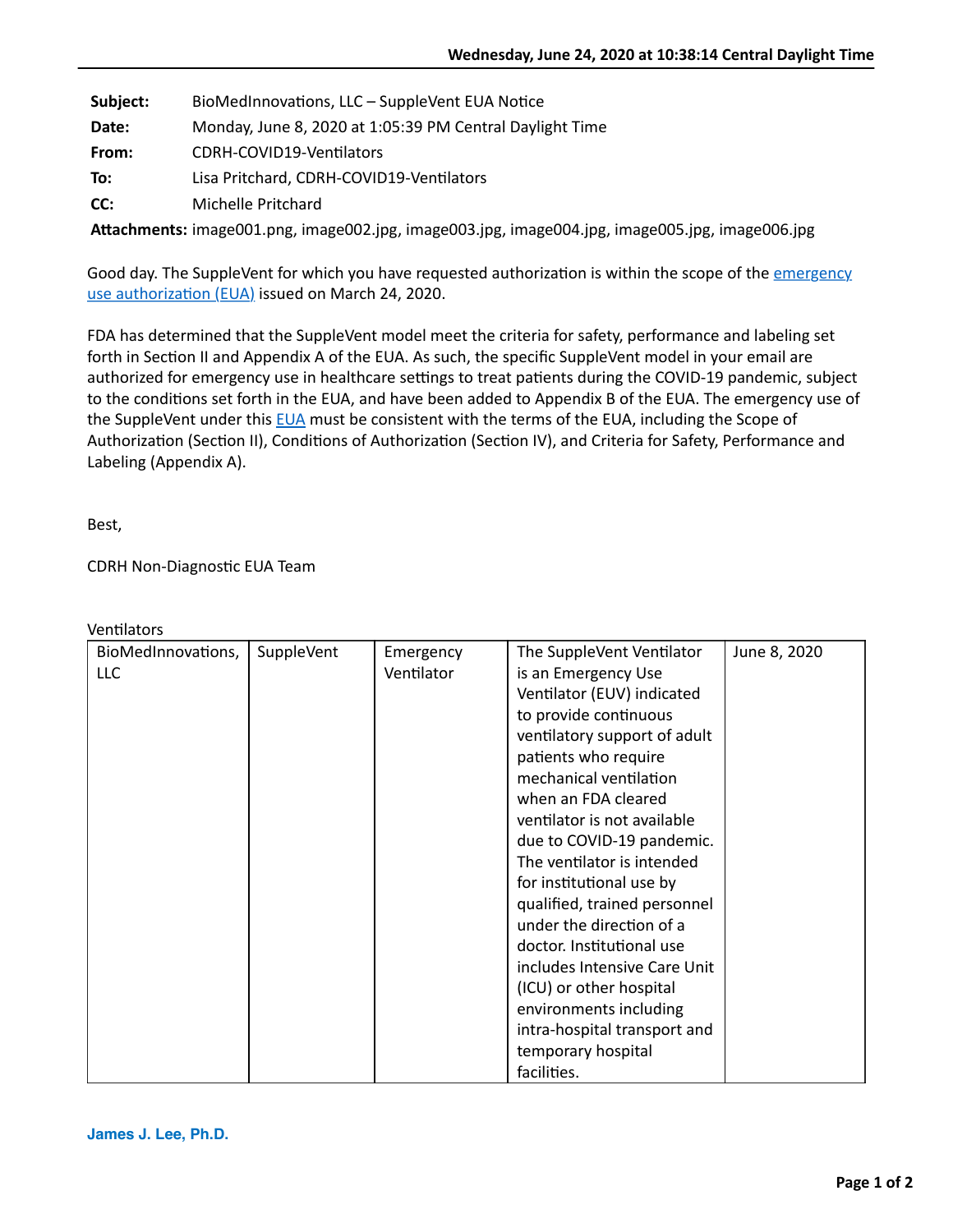#### *Assistant Director, Respiratory Devices*

**DHT1C: Division of ENT, Sleep Disordered Breathing, Respiratory and Anesthesia OHT1: Ophthalmic, Anesthesia, Respiratory, ENT and Dental Devices Office of Product Evaluation and Quality**

**CDRH | Food and Drug Administration White Oak, Bldg. 66, Rm. 1222 | 10903 New Hampshire Avenue | Silver Spring, MD 20993 Ph: (301) 796-8463** [James.J.Lee@fda.hhs.gov](mailto:James.J.Lee@fda.hhs.gov)



#### **DB** 20 31 f

[THIS](https://www.facebook.com/FDA) [MES](https://twitter.com/US_FDA)S[AGE](http://www.youtube.com/user/USFoodandDrugAdmin) I[S INT](http://www.flickr.com/photos/fdaphotos/)ERFACT ON THE USE OF THE PARTY TO WHOM IT IS ADDRESSED AND MAY CONTAIN INFORMATION THAT IS PRIVILEGED, CONFIDENTIAL,<br>THIS MESSAGE IS INT[ENDE](http://www.fda.gov/AboutFDA/ContactFDA/StayInformed/RSSFeeds/default.htm)D FOR THE USE OF THE PARTY TO WHOM IT IS ADDRESSED AND MAY CONT *notify us by email or telephone found above.*

This communication is consistent with 21 CFR 10.85(k) and constitutes an informal communication that represents my best judgment at this time but does not constitute an advisory opinion, does not necessarily represent the formal position of FDA, and does not bind or otherwise obligate or commit the agency to the view expressed.

*Excellent customer service is important to us. Please take a moment to provide feedback regarding the customer service you have received: [here](https://www.research.net/s/cdrhcustomerservice?ID=1330&S=E)*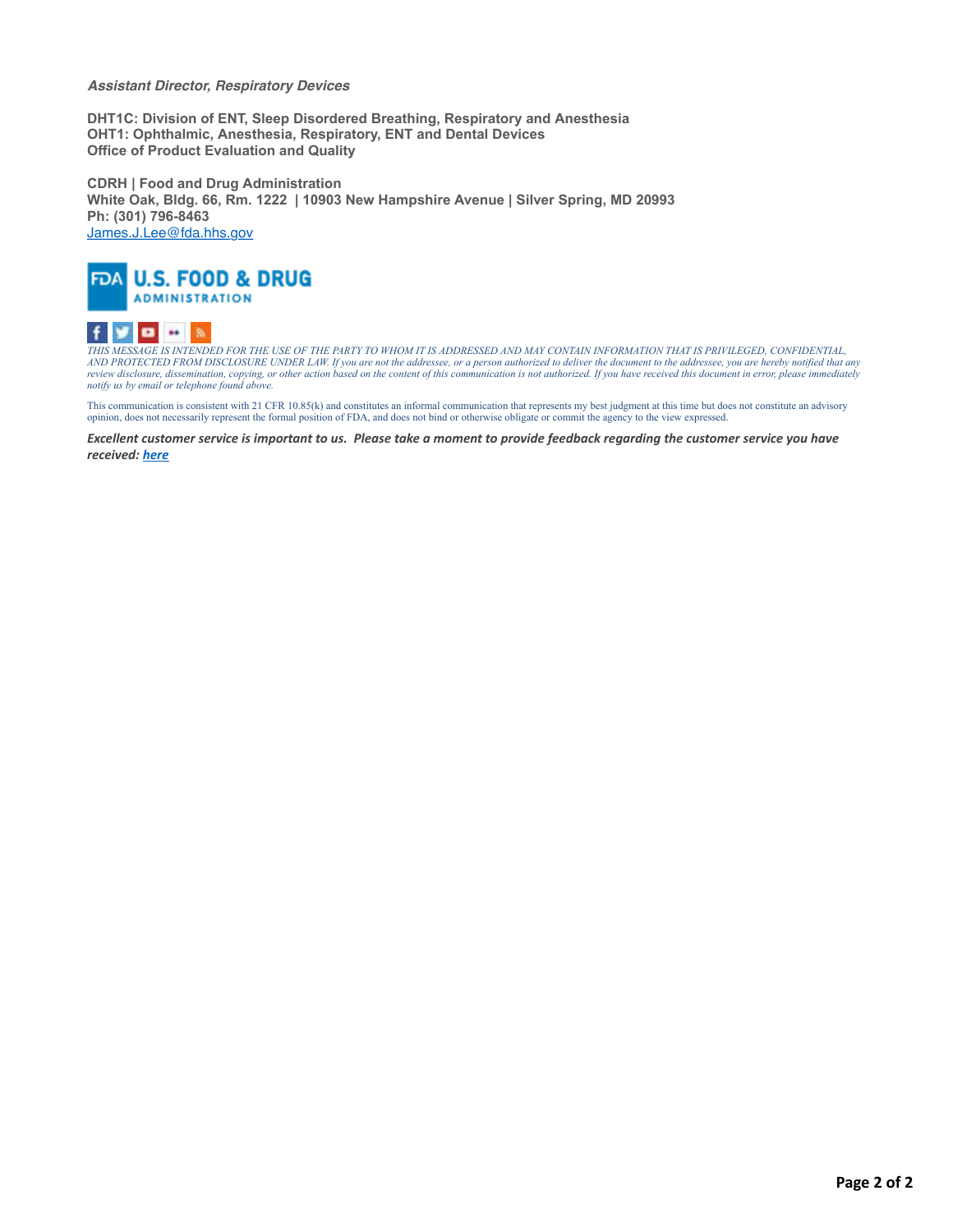<span id="page-3-4"></span>

March 24, 2020

To Manufacturers and Other Stakeholders:

This Emergency Use Authorization (EUA) is being issued in response to concerns relating to insufficient supply and availability of FDA-cleared ventilators for use in healthcare settings to treat patients during the Coronavirus Disease 20[1](#page-3-0)9 (COVID-19)<sup>1</sup> pandemic.

On February 4, 2020, pursuant to section 564(b)(1)(C) of the Federal Food, Drug, and Cosmetic Act (the Act), the Secretary of the Department of Health and Human Services (HHS) determined that there is a public health emergency that has a significant potential to affect national security or the health and security of United States citizens living abroad, and that involves the virus that causes COVID-19.<sup>[2](#page-3-1)</sup> Pursuant to section 564 of the Act, and on the basis of such determination, the Secretary of HHS then declared on March 24, 2020, that circumstances exist justifying the authorization of emergency use of medical devices, including alternative products used as medical devices, during the COVID-19 pandemic, subject to the terms of any authorization issued under that section. [3](#page-3-2)

Having concluded that the criteria for issuance of this authorization under section 564(c) of the Act are met, I am authorizing the emergency use of ventilators, anesthesia gas machines modified for use as ventilators, and positive pressure breathing devices modified for use as ventilators (collectively referred to as "ventilators"), ventilator tubing connectors, and ventilator accessories<sup>[4](#page-3-3)</sup> that FDA determines meet the criteria for safety, performance and labeling set forth in Section II and Appendix A for emergency use in healthcare settings to treat patients during the COVID-19 pandemic, contingent upon submission of a request from the sponsor of a ventilator, ventilator tubing connector, or ventilator accessory as described in Section [II](#page-4-0) and pursuant to the Conditions of Authorization in Section IV of this letter. Ventilators, ventilator tubing

<span id="page-3-2"></span><span id="page-3-1"></span><sup>3</sup> U.S. Department of Health and Human Services, *Declaration that Circumstances Exist Justifying Authorizations Pursuant to Section 564(b) of the Federal Food, Drug, and Cosmetic Act, 21 U.S.C. § 360bbb-3*, March 24, 2020.

<span id="page-3-0"></span> $\overline{a}$ <sup>1</sup> On February 11, 2020, the virus tentatively named 2019-nCoV was formally designated as severe acute respiratory syndrome coronavirus 2 (SARS-CoV-2). Also on February 11, 2020, the disease caused by SARS-CoV-2 was formally designated as Coronavirus Disease 2019 (COVID-19). The new names are used throughout this document. <sup>2</sup> U.S. Department of Health and Human Services, Determination of a Public Health Emergency and Declaration that Circumstances Exist Justifying Authorizations Pursuant to Section 564(b) of the Federal Food, Drug, and Cosmetic Act, 21 U.S.C. § 360bbb-3. 85 FR 7316 (February 4, 2020) (accessible at https://www.fda.gov/media/135010/download).

<span id="page-3-3"></span><sup>4</sup> The ventilators, ventilator tubing connectors, and ventilator accessories that are eligible for inclusion under this EUA are those that are not currently marketed in the U.S., or that are currently marketed in the U.S. but a modification is made to the device that would trigger the requirement that a manufacturer submit a new premarket notification (510(k)) to FDA, as set forth in the FDA's Enforcement Policy for Ventilators and Accessories and Other Respiratory Devices During the Coronavirus Disease 2019 (COVID-19) Public Health Emergency Guidance, available at [https://www.fda.gov/regulatory-information/search-fda-guidance-documents/enforcement-policy](https://www.fda.gov/regulatory-information/search-fda-guidance-documents/enforcement-policy-ventilators-and-accessories-and-other-respiratory-devices-during-coronavirus)[ventilators-and-accessories-and-other-respiratory-devices-during-coronavirus.](https://www.fda.gov/regulatory-information/search-fda-guidance-documents/enforcement-policy-ventilators-and-accessories-and-other-respiratory-devices-during-coronavirus)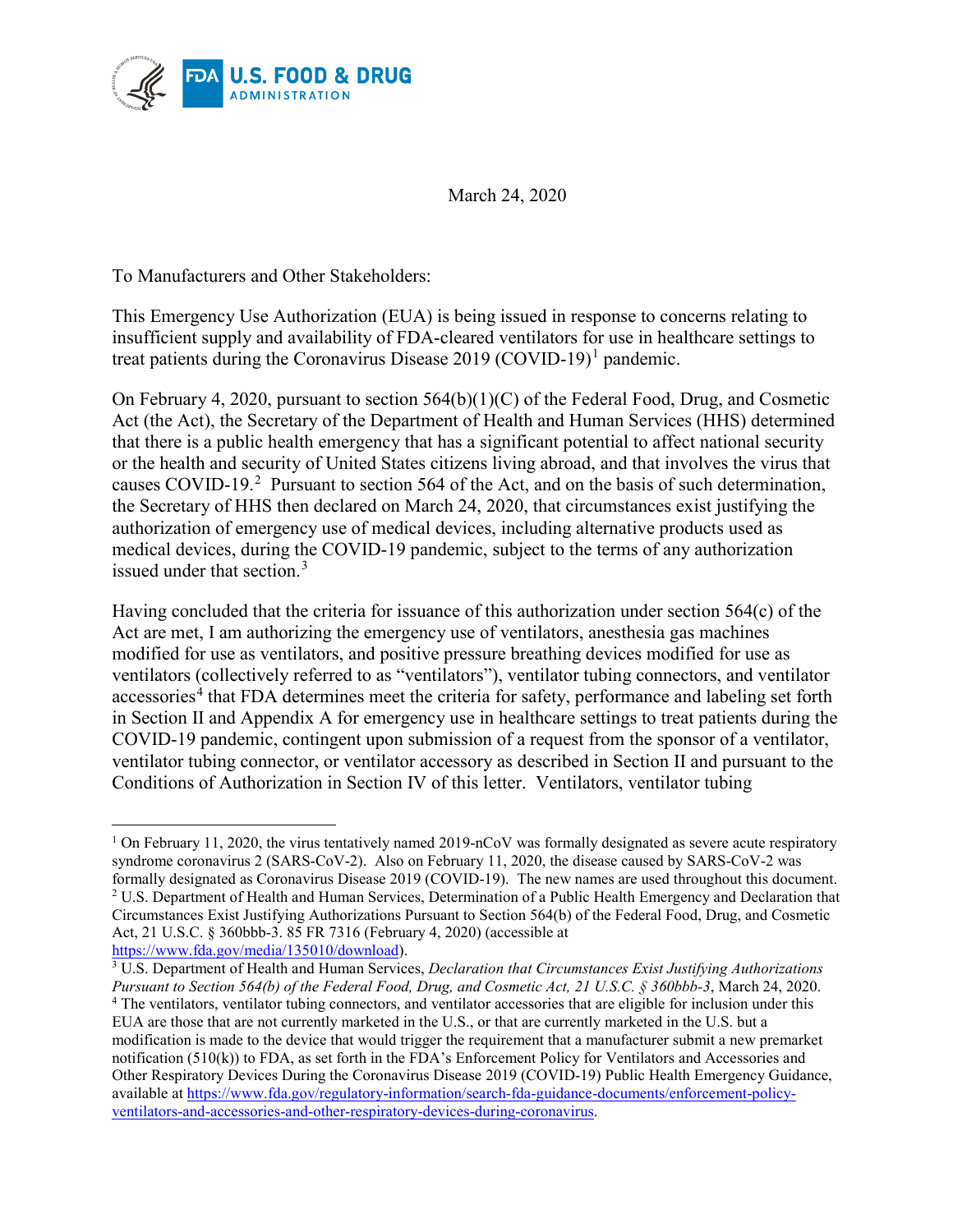connectors, and ventilator accessories that have been authorized will be added to this letter of authorization in [Appendix B](#page-17-0) (referred to in this letter as "authorized ventilators, ventilator tubing connectors, and ventilator accessories").

# **I. Criteria for Issuance of Authorization**

I have concluded that the emergency use of the authorized ventilators, ventilator tubing connectors, and ventilator accessories as described in the Scope of Authorization (Section II) of this letter for use in healthcare settings to treat patients during the COVID-19 pandemic meets the criteria for issuance of an authorization under section 564(c) of the Act, because I have concluded that:

1. SARS-CoV-2, the virus that causes COVID-19, can cause a serious or life-threatening disease or condition, including severe respiratory illness, to humans infected by this virus;

2. Based on the totality of scientific evidence available to FDA, it is reasonable to believe that authorized ventilators, ventilator tubing connectors, and ventilator accessories may be effective in treating patients during the COVID-19 pandemic, and that the known and potential benefits of such products, when used to treat patients during the COVID-19 pandemic, outweigh the known and potential risks of such products; and

3. There is no adequate, approved, and available alternative to the emergency use of the authorized ventilators, ventilator tubing connectors, and ventilator accessories for treating patients during the COVID-19 pandemic. [5](#page-4-1),[6](#page-4-2)

## <span id="page-4-0"></span>**II. Scope of Authorization**

I have concluded, pursuant to section  $564(d)(1)$  of the Act, that the scope of this authorization is limited to the use of authorized ventilators, ventilator tubing connectors, and ventilator accessories listed in Appendix B for use in healthcare settings by patients during the COVID-19 pandemic.

#### **Ventilators, Ventilator Tubing Connectors, and Ventilator Accessories Eligible for Authorization under this EUA**

<span id="page-4-1"></span> $\overline{a}$ <sup>5</sup> No other criteria of issuance have been prescribed by regulation under Section  $564(c)(4)$  of the Act.

<span id="page-4-2"></span><sup>&</sup>lt;sup>6</sup> As COVID-19 continues to expand globally, the supply chain for ventilators that meet FDA regulatory requirements has been substantially stressed, with shortages already being observed in United States healthcare institutions, with demand exceeding available supply. These ventilators are an integral part of routine patient care and are critically important to treatment of patients in severe respiratory distress. Under the circumstances of this emergency, nationwide shortages are expected, and FDA is taking steps to address the observed and anticipated shortages of ventilators by providing regulatory flexibility for ventilators, ventilator tubing connectors, and ventilator accessories. In conclusion, there are not sufficient quantities of ventilators available that comply with FDA's regulatory authority to meet the needs of the United States healthcare system.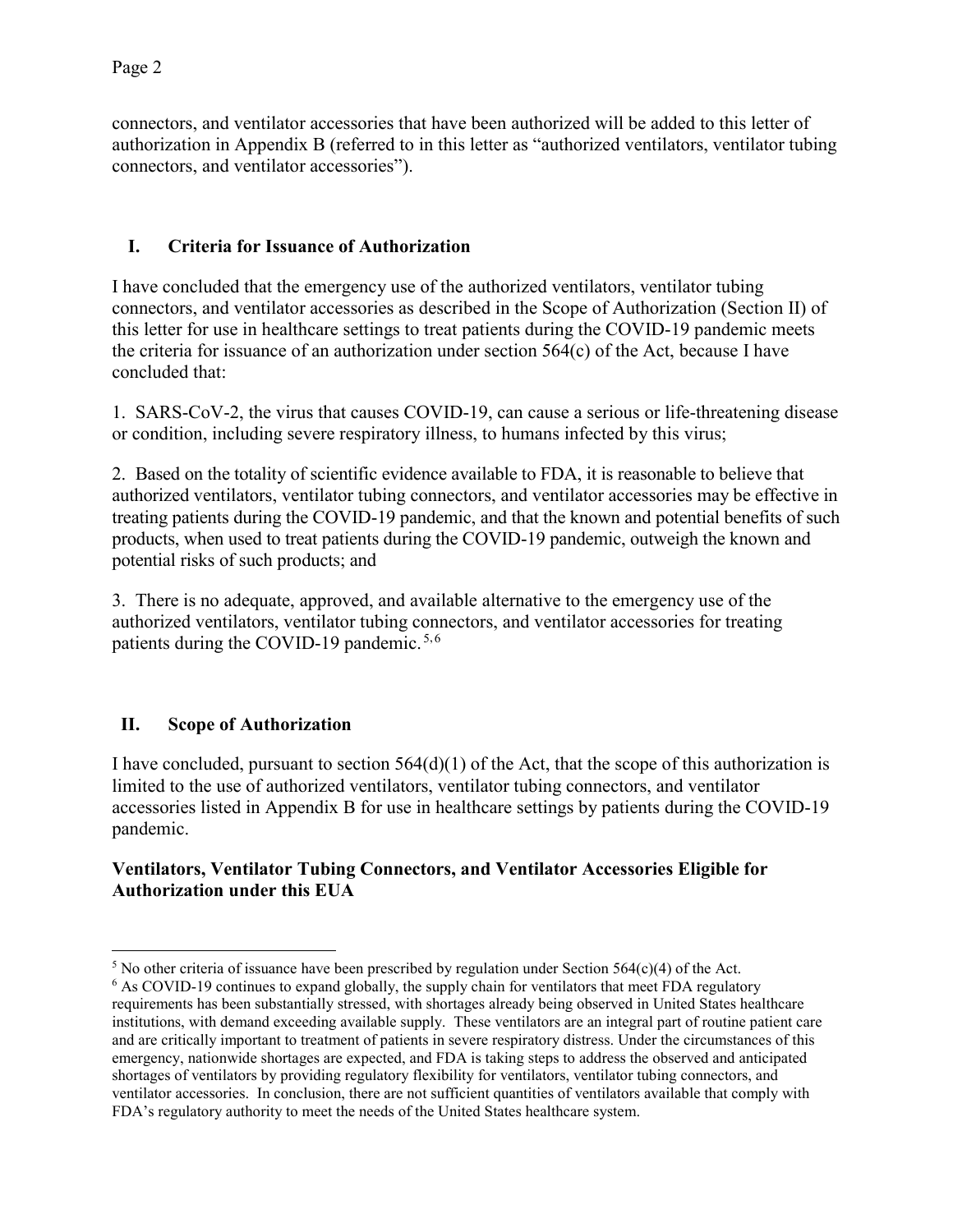$\overline{a}$ 

The ventilators, ventilator tubing connectors, and ventilator accessories that are eligible for inclusion under this EUA are those that are not currently marketed in the U.S., or that are currently marketed in the U.S. but a modification is made to the device that would trigger the requirement that a manufacturer submit a new premarket notification  $(510(k))$  to FDA, as set forth in the FDA's Enforcement Policy for Ventilators and Accessories and Other Respiratory Devices During the Coronavirus Disease 2019 (COVID-19) Public Health Emergency Guidance, available at [https://www.fda.gov/regulatory-information/search-fda-guidance](https://www.fda.gov/regulatory-information/search-fda-guidance-documents/enforcement-policy-ventilators-and-accessories-and-other-respiratory-devices-during-coronavirus)[documents/enforcement-policy-ventilators-and-accessories-and-other-respiratory-devices](https://www.fda.gov/regulatory-information/search-fda-guidance-documents/enforcement-policy-ventilators-and-accessories-and-other-respiratory-devices-during-coronavirus)[during-coronavirus.](https://www.fda.gov/regulatory-information/search-fda-guidance-documents/enforcement-policy-ventilators-and-accessories-and-other-respiratory-devices-during-coronavirus) As noted in that guidance, the products that are currently marketed in the U.S. fall under the regulations and within the device types listed in **[Table 1](#page-5-0)** (ventilators) or **[Table 2](#page-6-0)** (ventilator tubing connectors and ventilator accessories).

<span id="page-5-0"></span>

| Classification<br>Regulation | Device Type                                                                | Product Code | Device<br>Classification |
|------------------------------|----------------------------------------------------------------------------|--------------|--------------------------|
|                              | Ventilator, Continuous, Facility Use                                       | <b>CBK</b>   | $\mathbf{I}$             |
|                              | Ventilator, Continuous, Minimal<br>Ventilatory Support, Facility Use       | <b>MNT</b>   | $\mathbf{I}$             |
|                              | Continuous, ventilator, home use                                           | <b>NOU</b>   | $\mathbf{I}$             |
| 21 CFR 868.5895              | Ventilator, continuous, minimal<br>ventilatory support, home use           | <b>NQY</b>   | $\mathbf{I}$             |
|                              | Ventilator, continuous, non-life-<br>supporting                            | <b>MNS</b>   | $\mathbf{I}$             |
|                              | Mechanical Ventilator                                                      | <b>ONZ</b>   | $\rm II$                 |
| 21 CFR 868.5925              | Ventilator, Emergency, Powered<br>(Resuscitator)                           | <b>BTL</b>   | $\mathbf{I}$             |
| 21 CFR 868.5160              | Gas-machine, anesthesia                                                    | <b>BSZ</b>   | $\mathbf{I}$             |
|                              | Ventilator, non-continuous (respirator)                                    | <b>BZD</b>   | $\mathbf{I}$             |
| 21 CFR 868.5905              | Including masks <sup>7</sup> and interfaces under the<br>same product code |              |                          |
|                              | Conserver, Oxygen                                                          | <b>NFB</b>   | $\rm II$                 |

**Table 1. Ventilators**

<span id="page-5-1"></span> $7$  This reference is limited to masks used with a ventilator and does not refer to personal protective equipment, such as surgical masks (21 CFR 878.4040).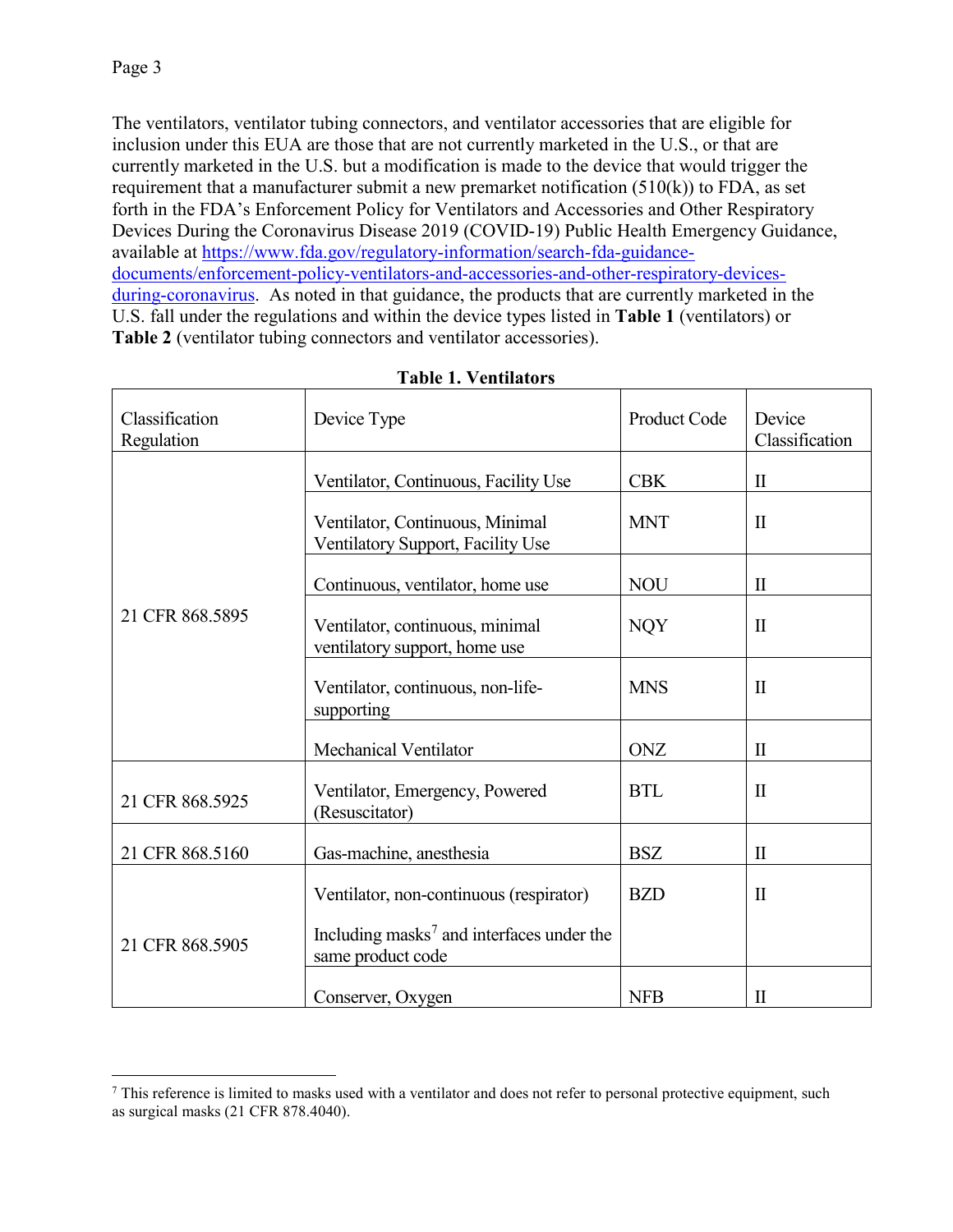|                 | Device, Positive Pressure Breathing,<br>Intermittent         | <b>NHJ</b> |   |
|-----------------|--------------------------------------------------------------|------------|---|
|                 | Resuscitator, Manual, Non Self-Inflating                     | <b>NHK</b> |   |
| 21 CFR 868.5454 | High flow/high velocity humidified<br>oxygen delivery device | OAV        | Н |

# **Table 2. Ventilator Tubing Connectors & Ventilator Accessories**

<span id="page-6-0"></span>

| <b>Classification Regulation</b> | Device Type                                                       | Product<br>Code <sup>8</sup> | Device<br>Classification |
|----------------------------------|-------------------------------------------------------------------|------------------------------|--------------------------|
| 21 CFR 868.5240                  | Anesthesia breathing circuit                                      | <b>OFP</b>                   | I                        |
|                                  | Anesthesia breathing circuit                                      | CAI                          | I                        |
| 21 CFR 868.5260                  | Filter, Bacterial, Breathing-Circuit                              | <b>CAH</b>                   | П                        |
| 21 CFR 868.5270                  | Heated breathing circuit                                          | <b>BZE</b>                   | $\mathbf{I}$             |
| 21 CFR 868.5340                  | Cannula, Nasal, Oxygen                                            | <b>CAT</b>                   | I                        |
| 21 CFR 868.5440                  | Generator, oxygen, portable                                       | <b>CAW</b>                   | $\mathbf{I}$             |
| 21 CFR 868.5450                  | Humidifier, Respiratory Gas,<br>(Direct Patient Interface)        | <b>BTT</b>                   | $\mathbf{I}$             |
| 21 CFR 868.5580                  | Mask, Oxygen                                                      | <b>BYG</b>                   | I                        |
| 21 CFR 868.5730                  | Tube, Tracheal (W/Wo Connector)                                   | <b>BTR</b>                   | $\mathbf{I}$             |
|                                  | <b>Airway Monitoring System</b>                                   | OQU                          | $\mathbf{I}$             |
| 21 CFR 868.5895                  | Accessory to Continuous Ventilator<br>(Respirator)                | <b>MOD</b>                   | $\mathbf{I}$             |
| 21 CFR 868.5965                  | Attachment, Breathing, Positive<br><b>End Expiratory Pressure</b> | <b>BYE</b>                   | $\mathbf{I}$             |
| 21 CFR 868.5975                  | Set, Tubing and Support, Ventilator                               | <b>BZO</b>                   | I                        |

# **Authorization Process**

 $\overline{a}$ 

<span id="page-6-1"></span><sup>8</sup> For more information see the Product Classification Database at [https://www.accessdata.fda.gov/scripts/cdrh/cfdocs/cfPCD/classification.cfm.](https://www.accessdata.fda.gov/scripts/cdrh/cfdocs/cfPCD/classification.cfm)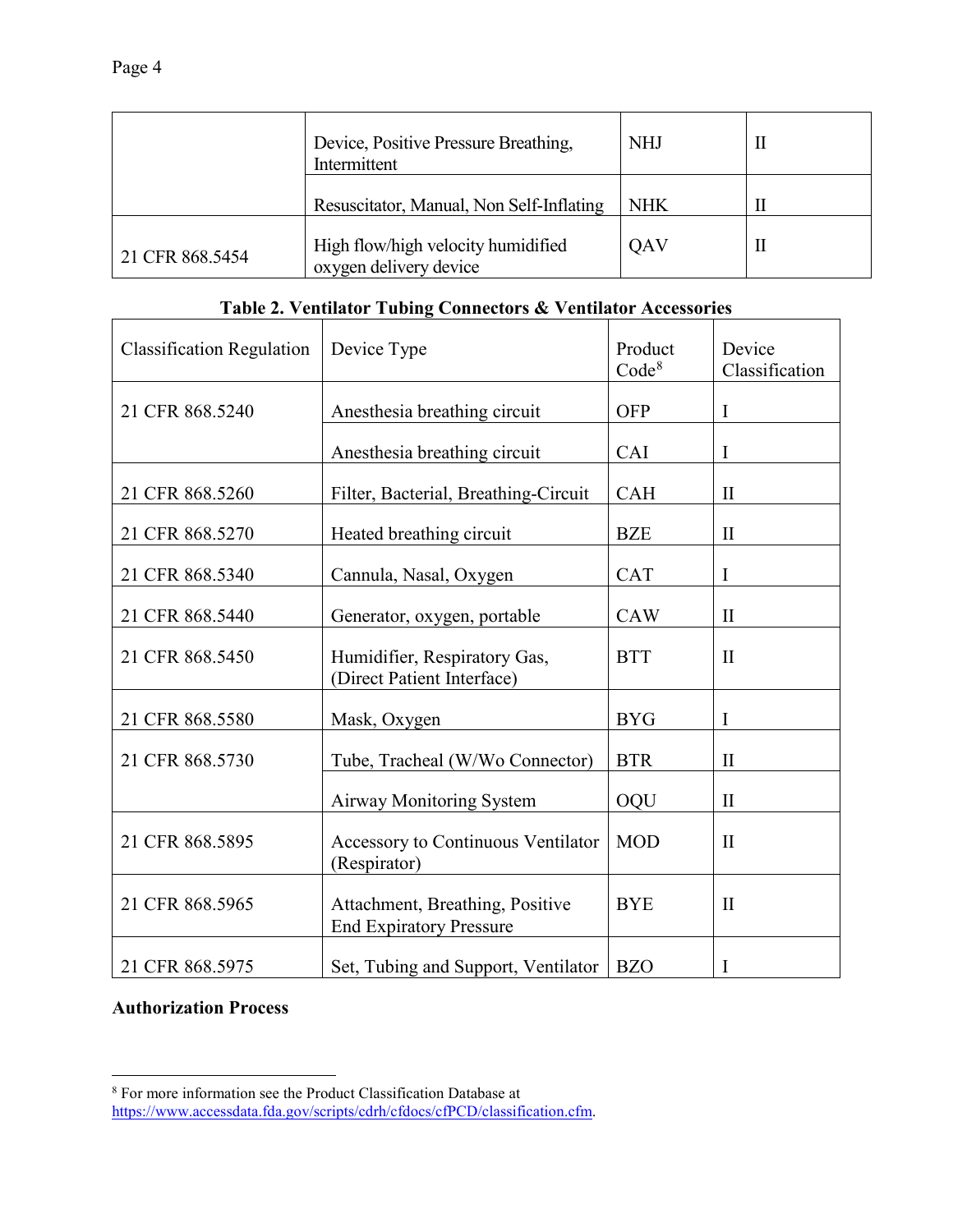To be added to Appendix B, ventilators, ventilator tubing connectors, and ventilator accessories must be determined to meet the applicable criteria for safety, performance and labeling set forth in Appendix A. FDA will add a ventilator, ventilator tubing connector, or ventilator accessory to the list of authorized products in [Appendix B](#page-17-0) upon submission of a request from the sponsor as described below and after confirmation that the safety, performance and labeling criteria have been met, and pursuant to the Conditions of Authorization in this EUA. A sponsor may request the inclusion of any ventilator, ventilator tubing connectors, or ventilator accessory in Exhibit B by submitting a request to [CDRH-COVID19-Ventilators@fda.hhs.gov](mailto:CDRH-COVID19-Ventilators@fda.hhs.gov) that includes the following information:

- 1) Contact information, name and place of business, email address, and contact information for a U.S. agent (if any), in addition to general information about the device such as the proprietary or brand name, model number, and marketing authorizations in the country of origin (or region) (if any).
- 2) A copy of the product labeling.
- 3) Whether the device currently has marketing authorization in another regulatory jurisdiction, such as the European CE Mark, Australian Register of Therapeutic Goods (ARTG) Certificate of Inclusion, Health Canada Licence, or Japan Pharmaceuticals and Medical Device (PMDA) approval (including certification number, if available).
- 4) Whether the device has been designed, evaluated, and validated in accordance with the applicable FDA-recognized standards identified in Appendix A.
- 5) Whether the device is manufactured in compliance with 21 CFR Part 820 or ISO 13485: *Medical Devices – Quality Management Systems – Requirements for Regulatory Purposes,* or an equivalent quality system, and the manufacturer or importer has documentation of such.
- 6) Whether the device is manufactured in compliance with other internationally recognized quality management systems.
- 7) Whether the device is designed with a power supply that is compatible with United States voltage, frequency, and plug type standards or is accompanied by an appropriate power supply adapter for use in the United States.
- 8) Information sufficient to demonstrate that the device meets the criteria for safety, performance and labeling set forth in Appendix A.

#### **Authorized Ventilators, Ventilator Tubing Connectors, and Ventilator Accessories**

Ventilators, ventilator tubing connectors, and ventilator accessories are authorized under this EUA and listed in Appendix B when FDA determines they meet the criteria for safety, performance and labeling set forth in this section (Section II) and Appendix A and that the terms and conditions of this Authorization have been met. Authorized ventilators, ventilator tubing connectors, and ventilator accessories are authorized to be manufactured and distributed to healthcare settings and used for treatment of patients under this EUA, despite the fact that such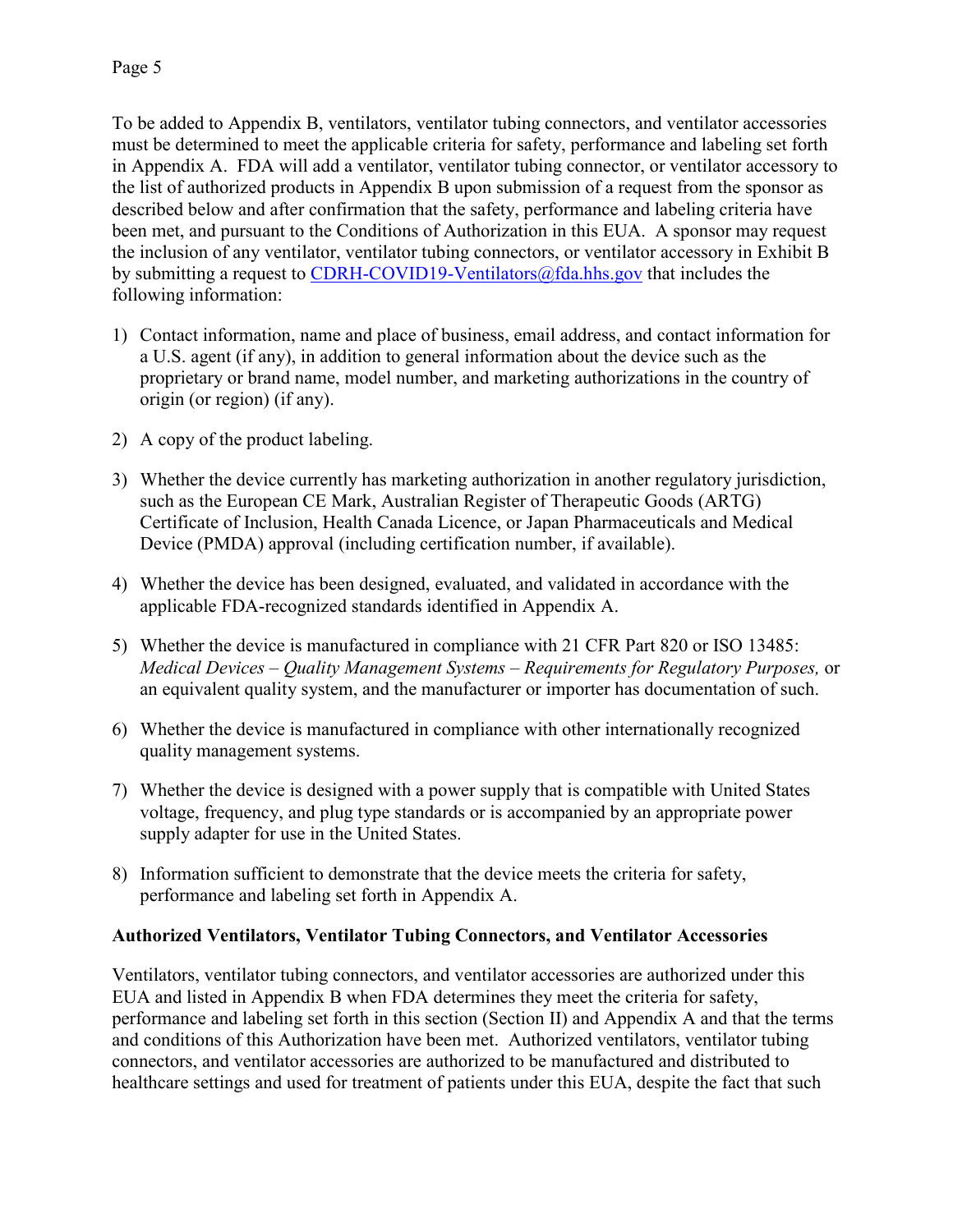Page 6

products and their sponsors and distributors do not meet certain requirements otherwise required by applicable federal law.

Authorized ventilators, ventilator tubing connectors, and ventilator accessories listed in Appendix B must be accompanied by labeling developed by the sponsor that includes information specified in Appendix A. In addition, the authorized products must be accompanied by the following information pertaining to the emergency use (also described in Appendix A), which are authorized to be made available to healthcare providers and patients:

- Fact Sheet for Healthcare Providers: Emergency Use of Ventilators During the COVID-19 Pandemic
- Fact Sheet for Patients: Emergency Use of Ventilators During the COVID-19 Pandemic

The sponsor's developed instructions for use and the two fact sheets are referred to as "authorized labeling."

I have concluded, pursuant to section  $564(d)(2)$  of the Act, that it is reasonable to believe that the known and potential benefits of the authorized ventilators, ventilator tubing connectors, and ventilator accessories, when used consistently with the Scope of Authorization of this letter (Section [II\)](#page-4-0), outweigh the known and potential risks of such products.

I have concluded, pursuant to section  $564(d)(3)$  of the Act, based on the totality of scientific evidence available to FDA, that it is reasonable to believe that the authorized ventilators, ventilator tubing connectors, and ventilator accessories, may be effective in treating patients during the COVID-19 pandemic, when used consistently with the Scope of Authorization of this letter (Section [II\)](#page-4-0), pursuant to section  $564(c)(2)(A)$  of the Act.

FDA has reviewed the scientific information available to FDA, including the information supporting the conclusions described in Section [I above,](#page-3-4) and concludes that the authorized ventilators, ventilator tubing connectors, and ventilator accessories when used to treat patients during the COVID-19 pandemic (as described in the Scope of Authorization of this letter (Section [II\)](#page-4-0)), meet the criteria set forth in section 564(c) of the Act concerning safety and potential effectiveness.

The emergency use of authorized ventilators, ventilator tubing connectors, and ventilator accessories under this EUA must be consistent with, and may not exceed, the terms of this letter, including the Scope of Authorization (Section [II\)](#page-4-0) and the Conditions of Authorization (Section V). Subject to the terms of this EUA and under the circumstances set forth in the Secretary of HHS's determination under section 564(b)(1)(C) described above and the Secretary of HHS's corresponding declaration under section 564(b)(1), ventilators, ventilator tubing connectors, and ventilator accessories that are determined to meet the criteria for safety, performance and labeling set forth in this section (Section II) and Appendix A that are included in [Appendix B](#page-17-0) are authorized to be used and distributed as set forth in this EUA.

This EUA will cease to be effective when the HHS declaration that circumstances exist to justify the EUA is terminated under section 564(b)(2) of the Act or when the EUA is revoked under section  $564(g)$  of the Act.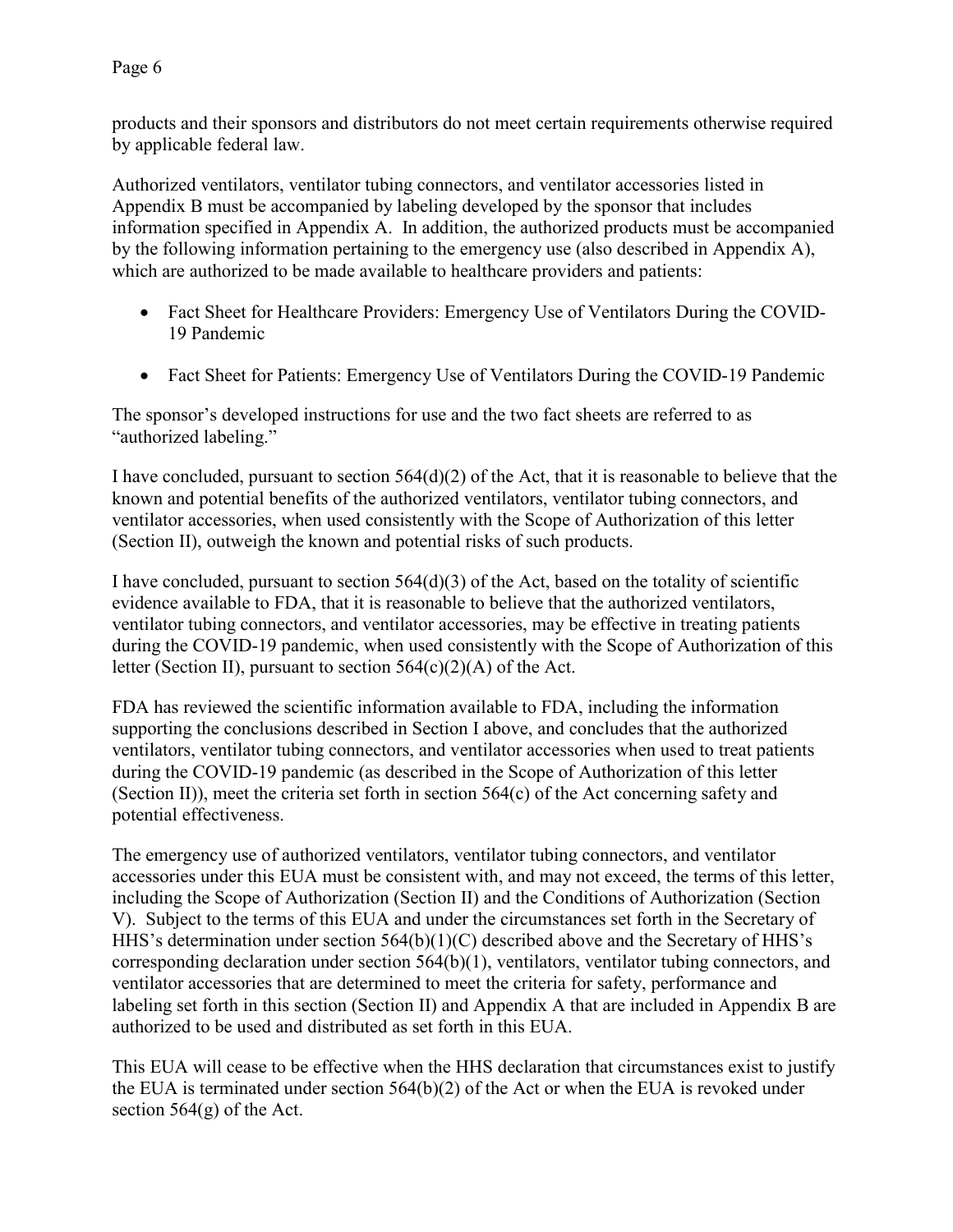#### **III. Waiver of Certain FDA Requirements**

I am waiving the following requirements for authorized ventilators, ventilator tubing connectors, and ventilator accessories during the duration of this EUA:

- Current good manufacturing practice requirements, including the quality system requirements under 21 CFR Part 820 with respect to the design, manufacture, packaging, labeling, storage, and distribution of the authorized ventilators, ventilator tubing connectors, and ventilator accessories listed in [Appendix B](#page-17-0) that are used in accordance with this EUA; and
- Registration and listing requirements, including the requirements under 21 CFR Part 807.

#### **IV. Conditions of Authorization**

Pursuant to section 564(e) of the Act, I am establishing the following conditions on this authorization:

#### **Sponsors of Authorized Products**

- 1) Sponsors will make ventilators, ventilator tubing connectors, and ventilator accessories available with the authorized labeling.
- 2) Sponsors must comply with all applicable labeling requirements under the FD&C Act and FDA regulations, except for unique device identification requirements (see Subpart B of 21 CFR Part 801).
- 3) All descriptive printed matter relating to the use of the authorized ventilator, ventilator tubing connector, or ventilator accessories listed in [Appendix B](#page-17-0) shall be consistent with the authorized labeling. No descriptive printed matter relating to the use of the authorized ventilator listed in [Appendix B](#page-17-0) may represent or suggest that this product is safe or effective for the prevention or treatment of COVID-19.
- 4) Sponsors will have a process in place for reporting adverse events of which they become aware to FDA [per mandatory reporting requirements under 21 CFR Part 803.](https://www.accessdata.fda.gov/scripts/cdrh/cfdocs/cfcfr/CFRSearch.cfm?CFRPart=803) Adverse events of which the manufacturer becomes aware will be reported to FDA.
- 5) Sponsors will ensure that any records associated with this EUA are maintained until otherwise notified by FDA. Such records will be made available to FDA for inspection upon request.
- 6) Through a process of inventory control, sponsors will maintain records of the healthcare settings to which they distribute the ventilators, ventilator tubing connectors, or ventilator accessories and the numbers of each such product they distribute.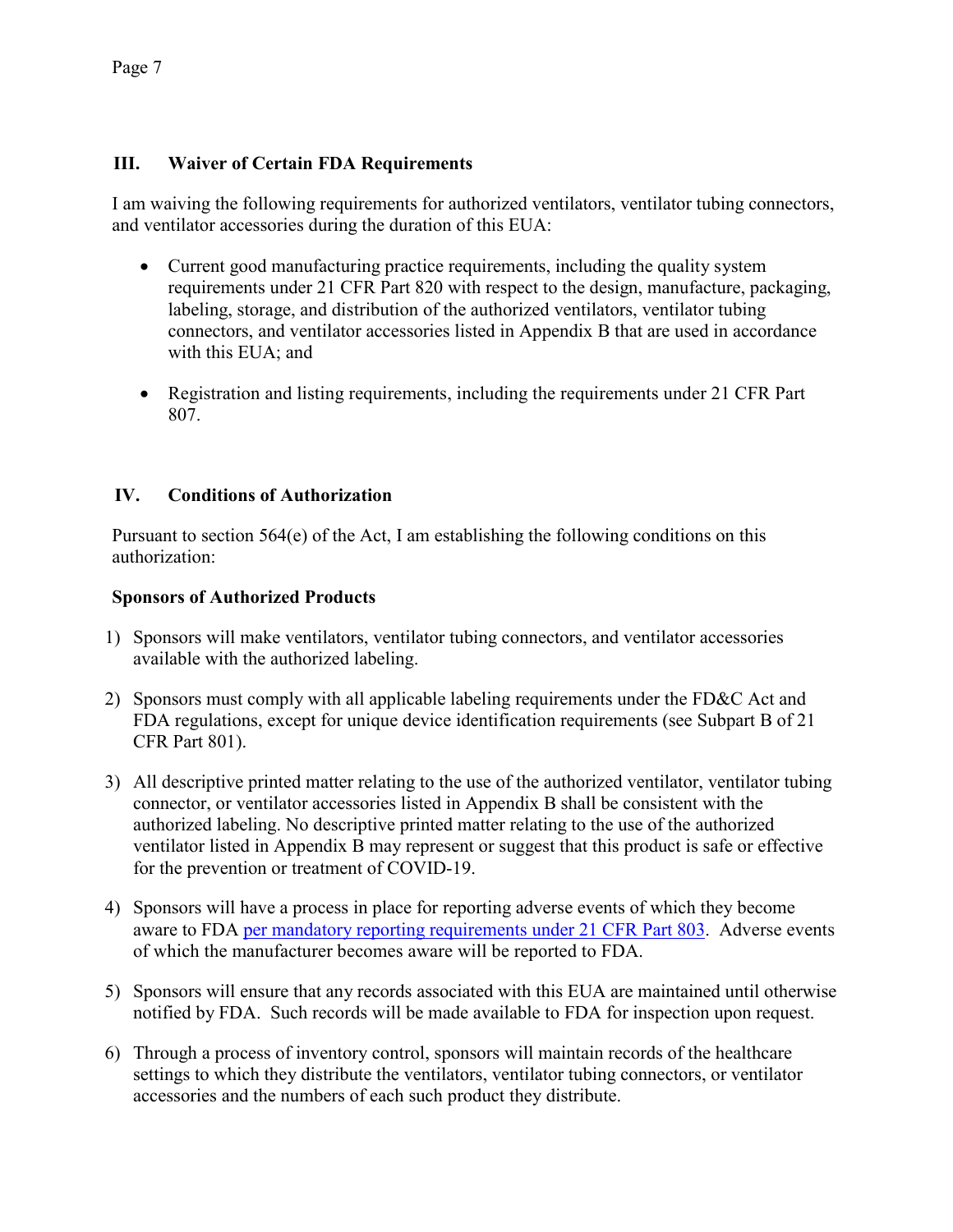- 7) Sponsors are authorized to make available additional information relating to the emergency use of the product that is consistent with, and does not exceed, the terms of this letter of authorization.
- 8) Sponsors will notify FDA of any authorized distributor(s) of the product, including the name, address, and phone number of any authorized distributor(s), and provide authorized distributor(s) with a copy of this EUA.

## **Authorized Distributor(s)[9](#page-10-0)**

- 9) Authorized distributor(s) will make ventilators available with the authorized labeling.
- 10) Through a process of inventory control, authorized distributor(s) will maintain records of the healthcare settings to which they distribute the ventilators and number of ventilators they distribute.
- 11) Authorized distributor(s) are authorized to make available additional information relating to the emergency use of the product that is consistent with, and does not exceed, the terms of this letter of authorization.

#### **Conditions Related to Advertising and Promotion**

- 12) All advertising and promotional descriptive printed matter relating to the use of the authorized ventilator, ventilator tubing connector, or ventilator accessory shall be consistent with the authorized labeling, as well as the terms set forth in this EUA and the applicable requirements set forth in the Act and FDA regulations.
- 13) No advertising or promotional descriptive printed matter relating to the use of the authorized ventilator, ventilator tubing connector, or ventilator accessory may represent or suggest that such product is safe or effective for the prevention or treatment of patients during the COVID pandemic.
- 14) All advertising and promotional descriptive printed matter relating to the use of the authorized ventilator, ventilator tubing connector, or ventilator accessory clearly and conspicuously shall state that:
	- This ventilator, ventilator tubing connector, or ventilator accessory (as applicable) has not been FDA cleared or approved;
	- This ventilator, ventilator tubing connector, or ventilator accessory (as applicable) has been authorized by FDA under an EUA;
	- This ventilator, ventilator tubing connector, or ventilator accessory (as applicable) is authorized only for the duration of the declaration that circumstances exist justifying the authorization of the emergency use of ventilators, ventilator tubing connectors, and

<span id="page-10-0"></span> $\overline{a}$ <sup>9</sup> "Authorized Distributor(s)" are identified by the sponsor in EUA requests as an entity allowed to distribute the product.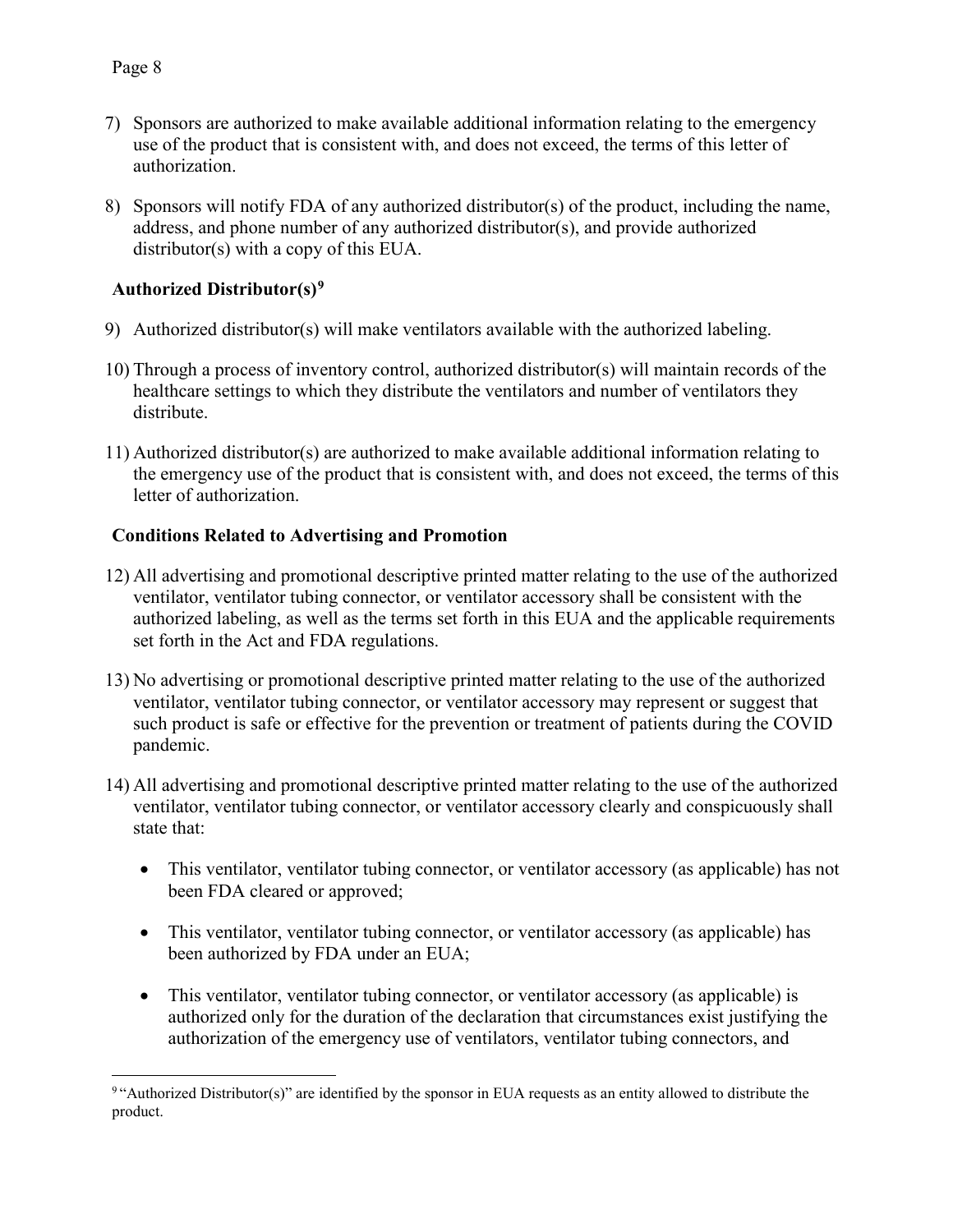ventilator accessories under section 564(b)(1) of the Act, 21 U.S.C. § 360bbb-3(b)(1), unless the authorization is terminated or revoked sooner.

#### **V. Duration of Authorization**

This EUA will be effective until the declaration that circumstances exist justifying the authorization of the emergency use of ventilators, ventilator tubing connectors, and ventilator accessories during the COVID-19 pandemic is terminated under section 564(b)(2) of the Act or the EUA is revoked under section 564(g) of the Act.

Sincerely,

RADM Denise M. Hinton Chief Scientist Food and Drug Administration

 $\mathcal{L}_\text{max}$  , where  $\mathcal{L}_\text{max}$  and  $\mathcal{L}_\text{max}$ 

Enclosures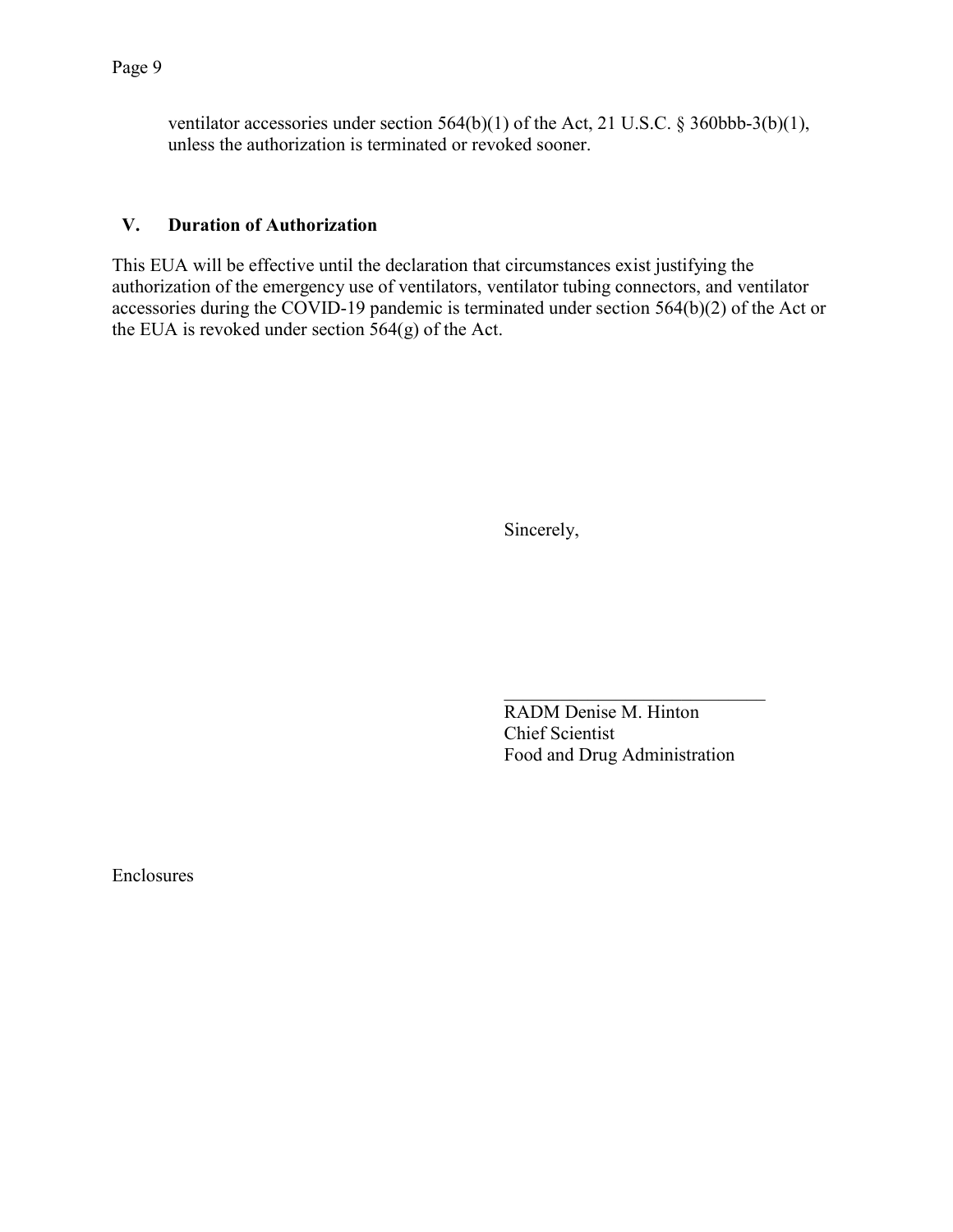#### **Criteria for Safety, Performance and Labeling**

To be added to Appendix B, ventilators, ventilator tubing connectors, and ventilator accessories must be determined to meet the applicable criteria for safety, performance and labeling set forth below. FDA will add a ventilator, ventilator tubing connector, or ventilator accessory to the list of authorized products in [Appendix B](#page-17-0) upon submission of a request from the sponsor as described in Section II and after confirmation that the applicable safety, performance and labeling criteria have been met, and pursuant to the Conditions of Authorization in this EUA.

#### **Declarations of Conformity**

Sponsors should provide declarations of conformance with the following standards as applicable:

- IEC 60601-1: 2012: *Medical Electrical Equipment Part 1: General Requirements for Basic Safety and Essential Performance*
- IEC 60601-1-2: 2014: *Medical Electrical Equipment Part 1-2: General Requirements for Basic Safety and Essential Performance – Collateral Standard: Electromagnetic Disturbances – Requirements and Tests*
- IEC 60601-1-11: 2015: *Medical Electrical Equipment Part 1-11: General Requirements for Basic Safety and Essential Performance – Collateral Standard: Requirements for Medical Electrical Equipment and Medical Electrical Systems Used in the Home Healthcare Environment*
- Any other applicable collateral/particular standards in the IEC 60601-1: 2012 family
- IEC 62304: 2015: *Medical Device Software Software Life Cycle Processes*
- AAMI TIR69: 2017: *Technical Information Report Risk Management of Radio-Frequency Wireless Coexistence for Medical Devices and Systems*
- ANSI/IEEE C63.27: 2017: *American National Standard for Evaluation of Wireless Coexistence*
- AAMI TIR69: 2017: *Technical Information Report Risk Management of Radio-Frequency Wireless Coexistence for Medical Devices and Systems*
- ISO 10993: Fifth Edition 2018-08: Biological Evaluation of Medical Devices Part 1: Evaluation and Testing Within a Risk Management Process
- ISO 18562-1 First Edition 2017-03: *Biocompatibility Evaluation of Breathing Gas Pathways in Healthcare Applications - Part 1: Evaluation and Testing Within a Risk Management Process*
- ISO 18562-2 First Edition 2017-03: *Biocompatibility Evaluation of Breathing Gas Pathways in Healthcare Applications - Part 2: Tests for Emissions of Particulate Matter*
- ISO 18562-3 First Edition 2017: *Biocompatibility Evaluation of Breathing Gas Pathways in Healthcare Applications - Part 3: Tests for Emissions of Volatile Organic Compounds*
- ISO 18562-4 First Edition 2017-03: *Biocompatibility Evaluation of Breathing Gas Pathways in Healthcare Applications - Part 4: Tests for Leachables in Condensate*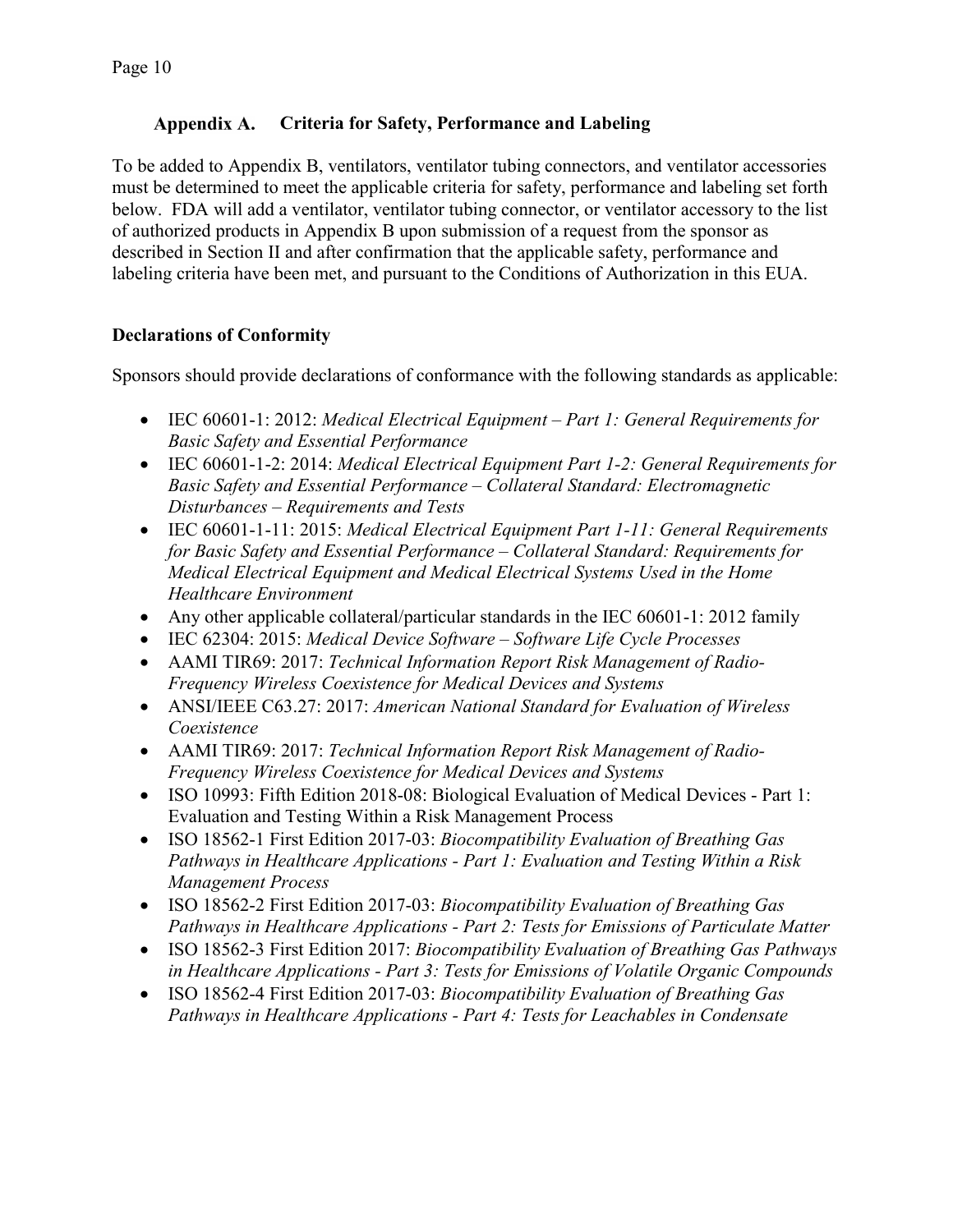Page 11

In addition, sponsors should provide declarations of conformance with the following particular standards as applicable to the device:

- ISO 10651-5 First Edition 2006-02-01: *Lung Ventilators for Medical Use Particular Requirements for Basic Safety and Essential Performance - Part 5: Gas-Powered Emergency Resuscitators*
- ISO 17510 First Edition 2015-08-01: *Medical devices -- Sleep apnoea breathing therapy -- Masks and application accessories*
- ISO 80601-2-12 First Edition 2011-04-15: *Medical Electrical Equipment Part 2-12: Particular Requirements for the Safety of Lung Ventilators - Critical Care Ventilators [Including: Technical Corrigendum 1 (2011)]*
- ISO 80601-2-13 First Edition 2011-08-11: *Medical Electrical Equipment -- Part 2-13: Particular Requirements for Basic Safety and Essential Performance of an Anaesthetic Workstation [Including: Amendment 1 (2015) and Amendment 2 (2018)]*
- ISO 80601-2-69 First Edition 2014-07-15: *Medical Electrical Equipment Part 2-69: Particular Requirements for Basic Safety and Essential Performance of Oxygen Concentrator Equipment*
- ISO 80601-2-70 First Edition 2015-01-15: *Medical Electrical Equipment Part 2-70: Particular Requirements for Basic Safety and Essential Performance of Sleep Apnoea Breathing Therapy Equipment*
- ISO 80601-2-74 First Edition 2017-05: *Medical Electrical Equipment Part 2-74: Particular Requirements for Basic Safety and Essential Performance of Respiratory Humidifying Equipment*
- ISO 80601-2-79 First Edition 2018-07: *Medical electrical equipment Part 2-79: Particular Requirements for Basic Safety and Essential Performance of Ventilatory Support Equipment for Ventilatory Impairment*
- ISO 80601-2-80 First Edition 2018-07: *Medical Electrical Equipment Part 2-80: Particular Requirements for Basic Safety and Essential Performance of Ventilatory Support Equipment for Ventilatory Insufficiency*

## **Device Specifications and Instructions for Ventilators and Accessories**

Sponsors of ventilators, ventilator tubing connectors, and ventilator accessories should provide the following specification information.

For devices for delivering ventilatory support, sponsors should provide specific information and instructions regarding the device's:

- Available ventilation modes, patient interfaces, ventilatory parameter ranges (e.g., maximum inspiratory pressure, positive end-expiratory pressure, respiration rate, flow, delivered tidal volume, triggering, etc.)
- Battery specifications (if applicable), including runtime, how users are notified of device battery status (e.g., alarms), and expected use life that is supported by testing. For devices with external or replaceable internal batteries, the sponsor should provide information regarding chemistry, including information regarding design, capacity, and software and/or hardware risk mitigations for overcharging,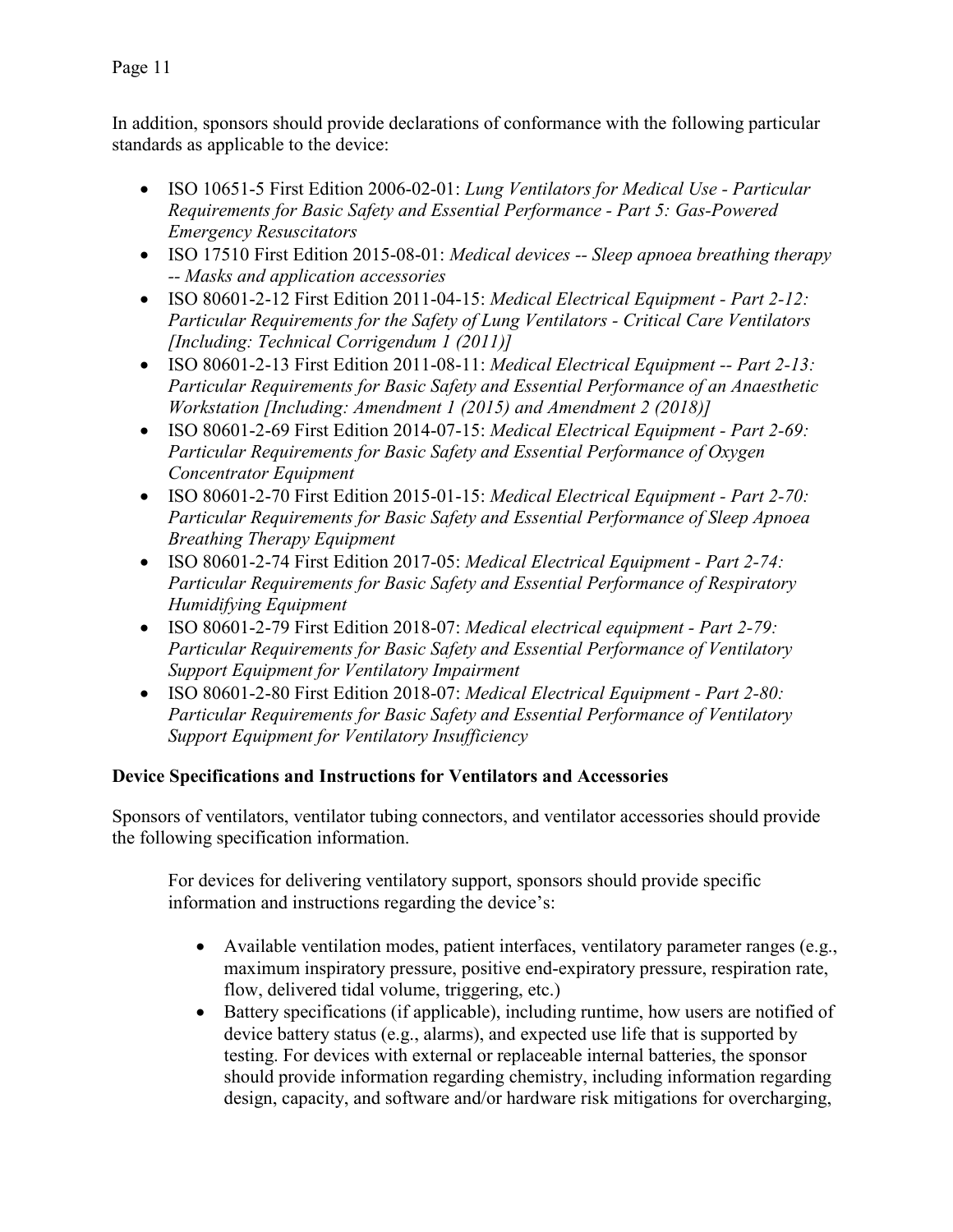alarms, and information regarding conformance to applicable standards (e.g., IEC62311 for rechargeable batteries or IEC 60086-4 for non-rechargeable batteries for lithium-ion technology)

- Description of the device's alarm functionality, including a listing of all alarm conditions and the associated default settings and limits
- Description of the device's sensors and monitored parameters (including device parameters or patient parameters, as applicable)

For ventilator accessories sponsors should provide specific information and instructions (as applicable), regarding the device's:

- Connection dimensional characteristics (i.e., per ISO 5356-1) types (e.g. single limb with active exhalation, dual limb)
- Compensating controls

## **Reprocessing and Shelf-life Information**

Sponsors of ventilators, ventilator tubing connectors, and ventilator accessories should provide the following information and instructions regarding device reprocessing.

- Instructions on how to reprocess reusable accessories, including filters and sensors<sup>[10](#page-14-0)</sup>
- A list of all components—both internal and external to the ventilator—that can contact patient-expired gases or may become contaminated with patient bodily fluids. Such components may include, but are not limited to: the expiratory module, flow sensors, pressure sensors, humidifier, patient circuit, carbon dioxide module sensor. The list should specify whether the device components are intended for single use or are reusable. This applies to both patient-contacting components, as well as components that may otherwise come in contact or be contaminated with patient-expired gases or bodily fluids
- Information regarding device shelf-life

## **Facility Requirements (as applicable)**

As applicable, sponsors of ventilators, ventilator tubing connectors, and ventilator accessories should provide the following information and instructions regarding the gas input and gas source of the device manufacturing facility.

- Gas input connection type (e.g., Diameter Index Safety System (DISS), NIST)
- Gas type (e.g., air, oxygen), including information regarding input pressures and flow rates
- Gas source (e.g., internal blower, wall-source)

<span id="page-14-0"></span> $\overline{a}$  $10$  Such information is critical to ensuring that a device is appropriately prepared for its initial and subsequent uses. For recommendations regarding the development and validation of reprocessing instructions in your proposed device labeling, refer to FDA's guidance [Reprocessing Medical Devices in Health Care Settings: Validation](https://www.fda.gov/regulatory-information/search-fda-guidance-documents/reprocessing-medical-devices-health-care-settings-validation-methods-and-labeling)  [Methods and Labeling,](https://www.fda.gov/regulatory-information/search-fda-guidance-documents/reprocessing-medical-devices-health-care-settings-validation-methods-and-labeling) available at [https://www.fda.gov/regulatory-information/search-fda-guidance](https://www.fda.gov/regulatory-information/search-fda-guidance-documents/reprocessing-medical-devices-health-care-settings-validation-methods-and-labeling)[documents/reprocessing-medical-devices-health-care-settings-validation-methods-and-labeling.](https://www.fda.gov/regulatory-information/search-fda-guidance-documents/reprocessing-medical-devices-health-care-settings-validation-methods-and-labeling)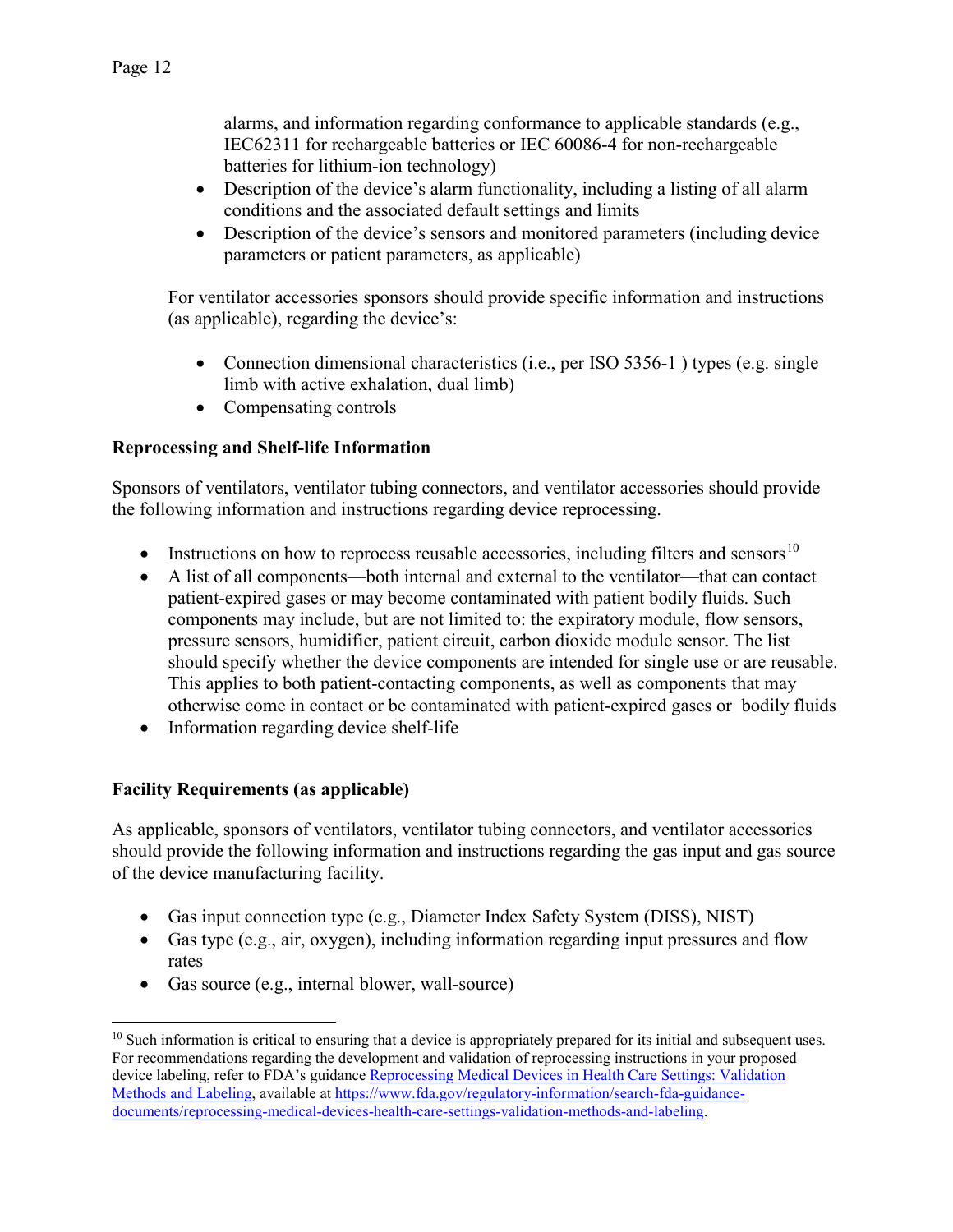• Environmental controls to reduce transmission (e.g., negative pressure)

#### **Labeling Requirements for Conditions of Use**

The device's labeling includes the device's specifications (including ventilatory parameters), information regarding alarms (e.g., disconnect, EtCO2 alarms, etc.), device reprocessing instructions, and other instructions described above as applicable.

The Fact Sheet for Healthcare Providers administering the device includes the following:

- A statement that FDA has authorized the emergency use of the device;
- A description of the significant known and potential benefits and risks of the emergency use of the device, and of the extent to which such benefit and risks are unknown; and
- Information regarding the available alternatives to the device, including benefits and risks of the available alternatives.

The Fact Sheet for Patients to whom the device is administered includes the following:

- A statement that FDA has authorized the emergency use of the device;
- A description of the significant known and potential benefits and risks of the emergency use of the device, and of the extent to which such benefit and risks are unknown; and
- Information regarding the individual's option to accept or refuse administration of the device; of the consequence, if any, of refusing administration of the device; and of the available alternatives to the device, including the benefits and risks of the available alternatives.

#### **Continuous Ventilator Splitters (Adapters for Multiplexing)**

#### **A. Engineering and Manufacturing Considerations:**

Engineering and manufacturing considerations for a ventilator circuit adapter for multiplexing certain continuous ventilators intended for use in a healthcare facility (21 CFR 868.5895 and product code CBK (ventilator, continuous, facility use)) are set forth below.

These safety and performance considerations highlight the technical application of creating and testing this type of component and are not intended to be inclusive of all considerations. Sponsors should provide a description or discussion demonstrating their assessment of these considerations.

- 1. Material properties and high polymeric crosslinking/conversion
- 2. Material strength and durability
- 3. Gas pathway biocompatibility
	- a. Dry gas validation would include:
		- i. Testing for volatile organic compounds
		- ii. Particulate matter sampling
- 4. Leak tests on finished product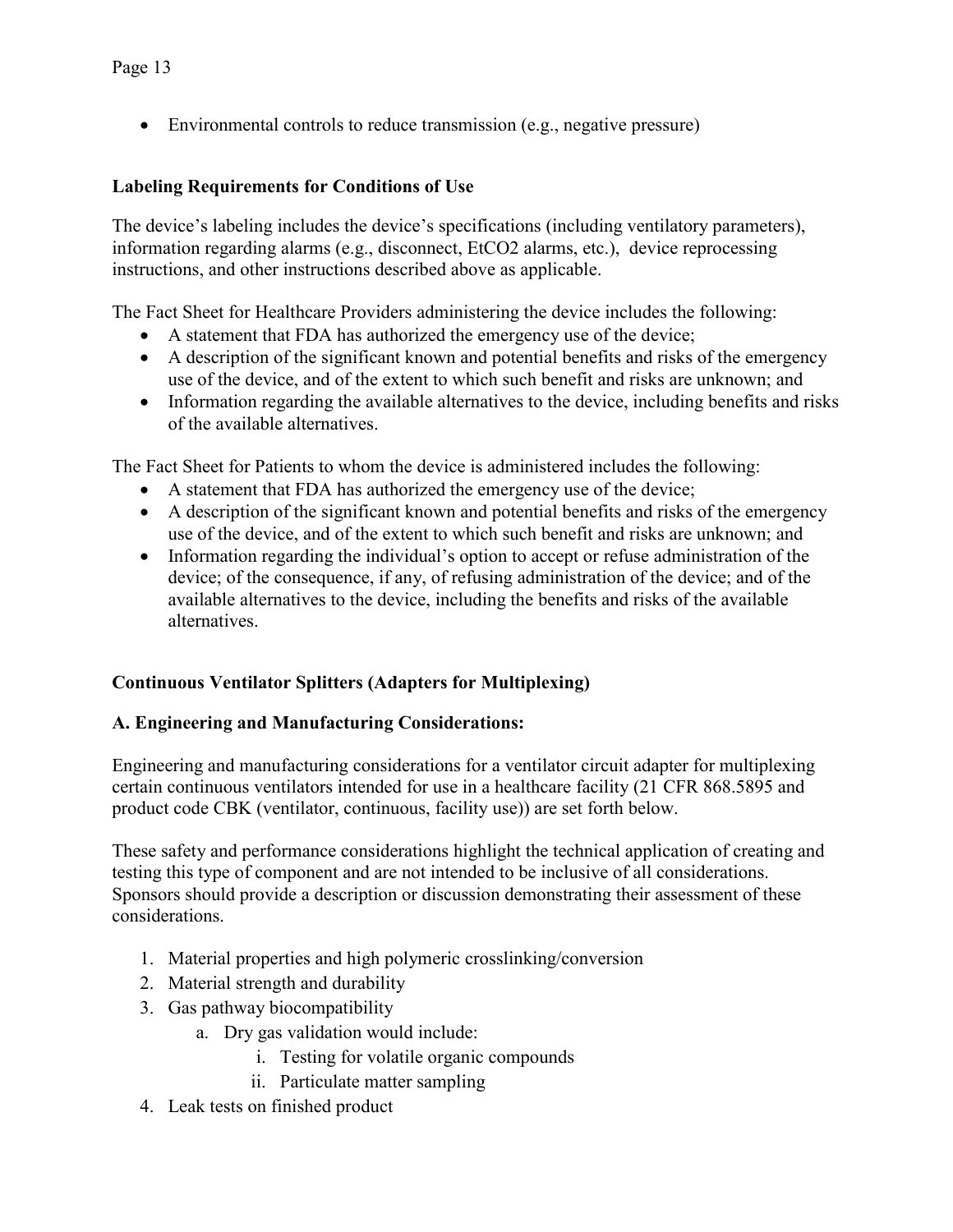- 5. Design for use of disconnect alarms that are on multiple circuit paths
- 6. Compliance with guidelines regarding standard for ventilator circuitry
	- a. ISO 5356-1 Third edition 2004-05-15 Anaesthetic and respiratory equipment Conical connectors: Part 1: Cones and sockets
	- b. ISO 5366 First edition 2016-10-01 Anaesthetic and respiratory equipment Tracheostomy tubes and connectors
	- c. ISO 18190 First edition 2016-11-01 Anaesthetic and respiratory equipment General requirements for airways and related equipment
	- d. ISO 18562-1 First Edition 2017-03: Biocompatibility Evaluation of Breathing Gas Pathways in Healthcare Applications - Part 1: Evaluation and Testing Within a Risk Management Process
	- e. ISO 18562-2 First Edition 2017-03: Biocompatibility Evaluation of Breathing Gas Pathways in Healthcare Applications - Part 2: Tests for Emissions of Particulate Matter
	- f. ISO 18562-3 First Edition 2017: Biocompatibility Evaluation of Breathing Gas Pathways in Healthcare Applications - Part 3: Tests for Emissions of Volatile Organic Compounds
- 7. Appropriate labeling providing instructions for use and cautionary statements regarding the device use and recommended monitoring activities

# **B. Labeling Considerations**:

The labeling conveys the following information:

- 1. A single ventilator fitted with the Vent Splitter can be used for multiple patients for ventilatory support during the COVID-19 pandemic when individual ventilators are not available or preemptively to increase the potential of single-use ventilators permitting mechanical ventilation for multiple patients simultaneously;
- 2. A description of the recommended use options/configuration (e.g. 2 splitters that can provide 2 ventilatory circuits (2 patients), 4 splitters that can provide 3 ventilatory circuits (3 patients) or 6 splitters that can provide 4 ventilatory circuits (4 patients); recommendations regarding the need for extra long tubing if needed to position patients in a manner that allows access to the patients and the ventilator; recommendations regarding free gas flow (FGF) requirements for oxygen when the ventilator used for multiple patients.
- 3. The pressure control mode is recommended when more than one circuit is added to the ventilator
- 4. The single ventilator fitted with the Vent Splitters will provide each patient with the same level of pressure support, the same rate of respiration, the same inspiratory/expiratory ratio, the same FiO2, the same level of PEEP, etc.
- 5. Because the single ventilator provides similar ventilatory support to all patients, it is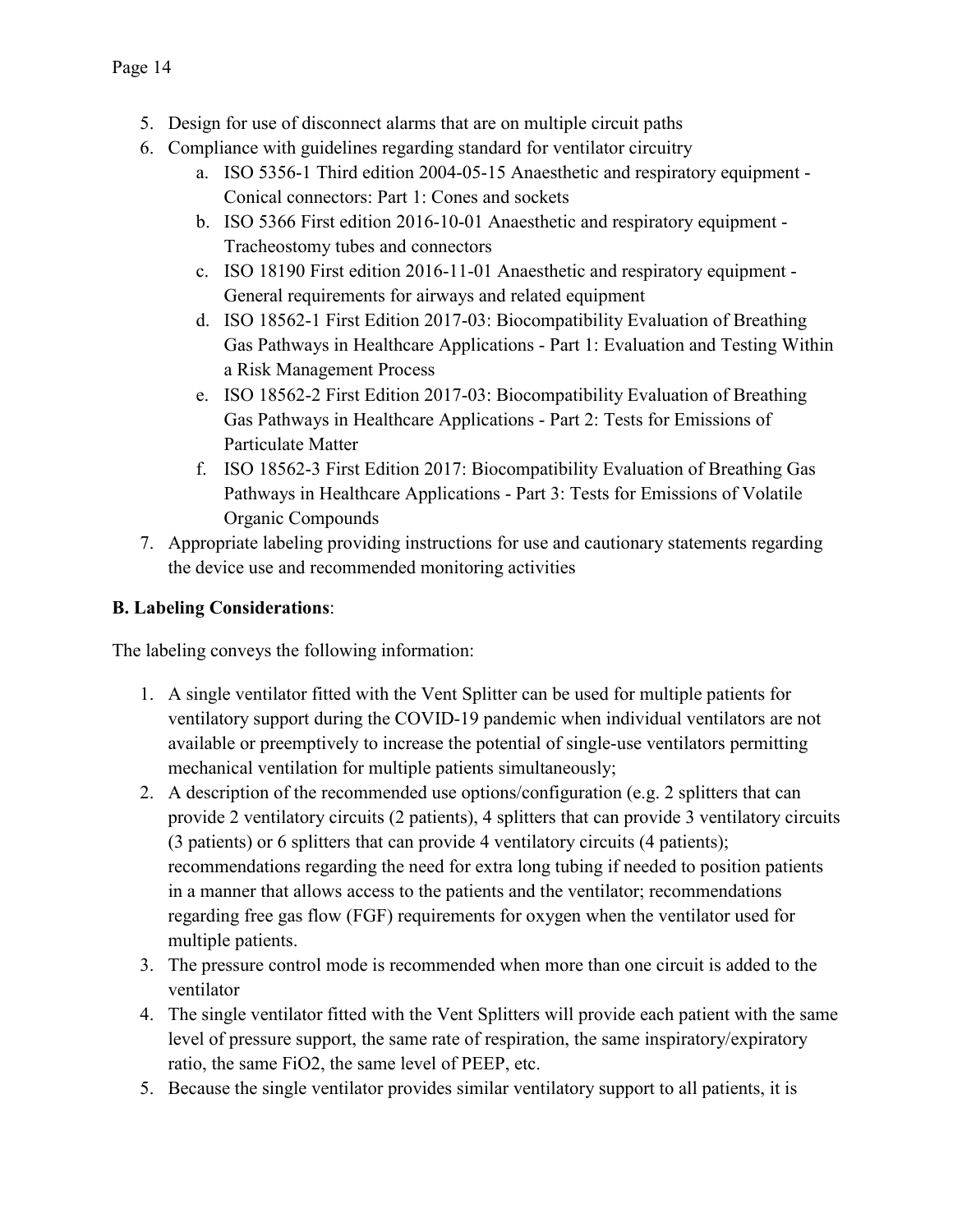important to size match patients

- 6. Cautionary statement regarding the need for paralysis and sedation, and the need for additional infusion pumps to administer these agents, to avoid dyssynchronous breathing and system alarming from bucking and coughing;
- 7. Cautionary statement regarding the need for additional infusions pumps
- 8. Because the single ventilator provides similar ventilatory support to all patients, it is also important to select, to the extent possible, patients with similar underlying lung physiology, lung compliance, and ventilatory requirements, so that one system can generally meet each patient's needs, as they await individualized ventilators;
- 9. A description of recommended approach to patient monitoring, e.g. each patient should be assessed frequently clinically, at a minimum of 15-30 minute intervals, including vital signs, oxygen saturation level, end tidal Co2, examinations of the chest for bilateral air movement, and, if indicated, assessments of arterial blood gas findings to assure clinical stability on the shared system; close monitoring of all patients will be critical since they will likely be paralyzed and sedated.
- 10. If the shared ventilator alarms for any reason, clinical assessments of each patient are indicated immediately in order to determine which patient is triggering the alarm. The ventilator cannot indicate which patient is triggering the alarm. Providers need to assess all patients, consider suctioning and proper tube placement, and disconnect any unstable patient, considering mechanical bagging if necessary;
- <span id="page-17-0"></span>11. Potential infectious complications from sharing one ventilator have not been studied, and therefore caution is advised. If patients share the same infection, the single ventilator for multiple patients is a viable short-term management option. Each patient's is individualized with in-line filters designed to filter out viruses and/or bacteria and to protect the ventilator from contamination.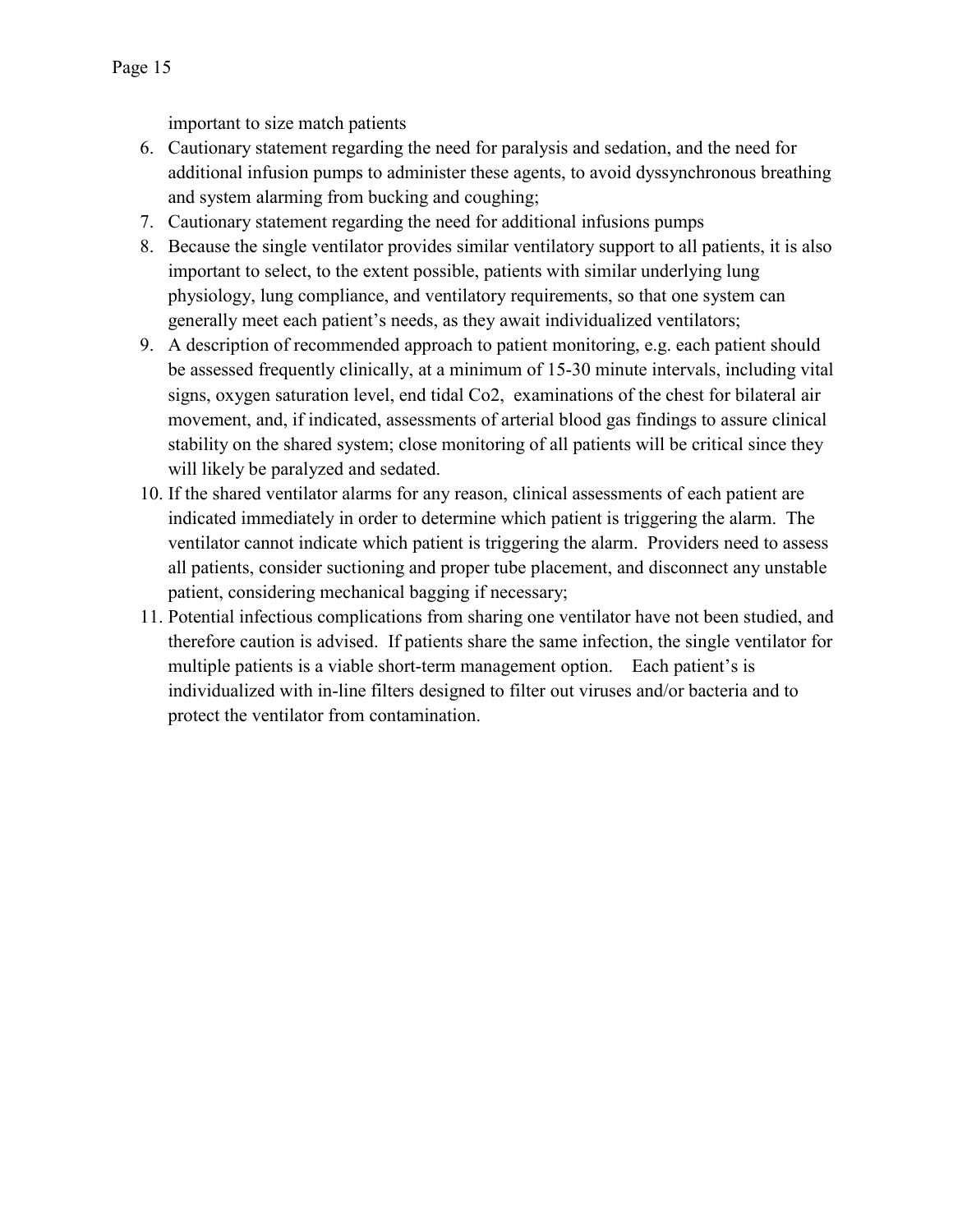#### **Appendix B: Authorized Ventilators, Ventilator Tubing Connectors, and Ventilator Accessories (Updated August 14, 2020)**

The table below includes a list of authorized ventilator, ventilator tubing connector, and ventilator accessory to the list of authorized products in [this Umbrella EUA](https://www.fda.gov/media/136423/download) during the COVID-19 public health emergency.

- [Authorized Ventilators](https://www.fda.gov/medical-devices/coronavirus-disease-2019-covid-19-emergency-use-authorizations-medical-devices/ventilators-and-ventilator-accessories-euas#ventilators)
- [Authorized Ventilator Tubing Connectors](https://www.fda.gov/medical-devices/coronavirus-disease-2019-covid-19-emergency-use-authorizations-medical-devices/ventilators-and-ventilator-accessories-euas#tubing)
- [Authorized Ventilator Accessories](https://www.fda.gov/medical-devices/coronavirus-disease-2019-covid-19-emergency-use-authorizations-medical-devices/ventilators-and-ventilator-accessories-euas#accessories)

#### **Authorized Ventilators**

| Date of<br>Authorization | <b>Manufacturer</b>                                       | <b>Product Name</b>                                               | <b>Device Description</b>                              |
|--------------------------|-----------------------------------------------------------|-------------------------------------------------------------------|--------------------------------------------------------|
| 08/07/2020               | Hillrom                                                   | Life 2000 Ventilation<br>System Product No. BT-<br>V <sub>5</sub> | Ventilator, Continuous, Facility Use                   |
| 08/04/2020               | <b>VORTRAN</b><br>Medical<br>Technology 1, Inc            | <b>VORTRAN GO2VENT with</b><br><b>PEEP Valve</b>                  | <b>Emergency Ventilator</b>                            |
| 08/04/2020               | Nanotronics<br>Imaging, Inc                               | nHale BiPAP device                                                | Ventilator, Continuous, Minimal Ventilatory<br>Support |
| 07/31/2020               | LifeMech, Inc.                                            | LifeMech A-VS                                                     | <b>Emergency Resuscitator</b>                          |
| 06/26/2020               | Stewart &<br>Stevenson<br>Healthcare<br>Technologies, LLC | Apollo ABVM                                                       | <b>Emergency Resuscitator</b>                          |
| 06/26/2020               | SAGICO USA, LLC                                           | V2O SAGICO SYSTEM                                                 | Ventilator, Continuous, Facility Use                   |
| 06/24/2020               | Air Boost                                                 | AustinP51                                                         | <b>Emergency Resuscitator</b>                          |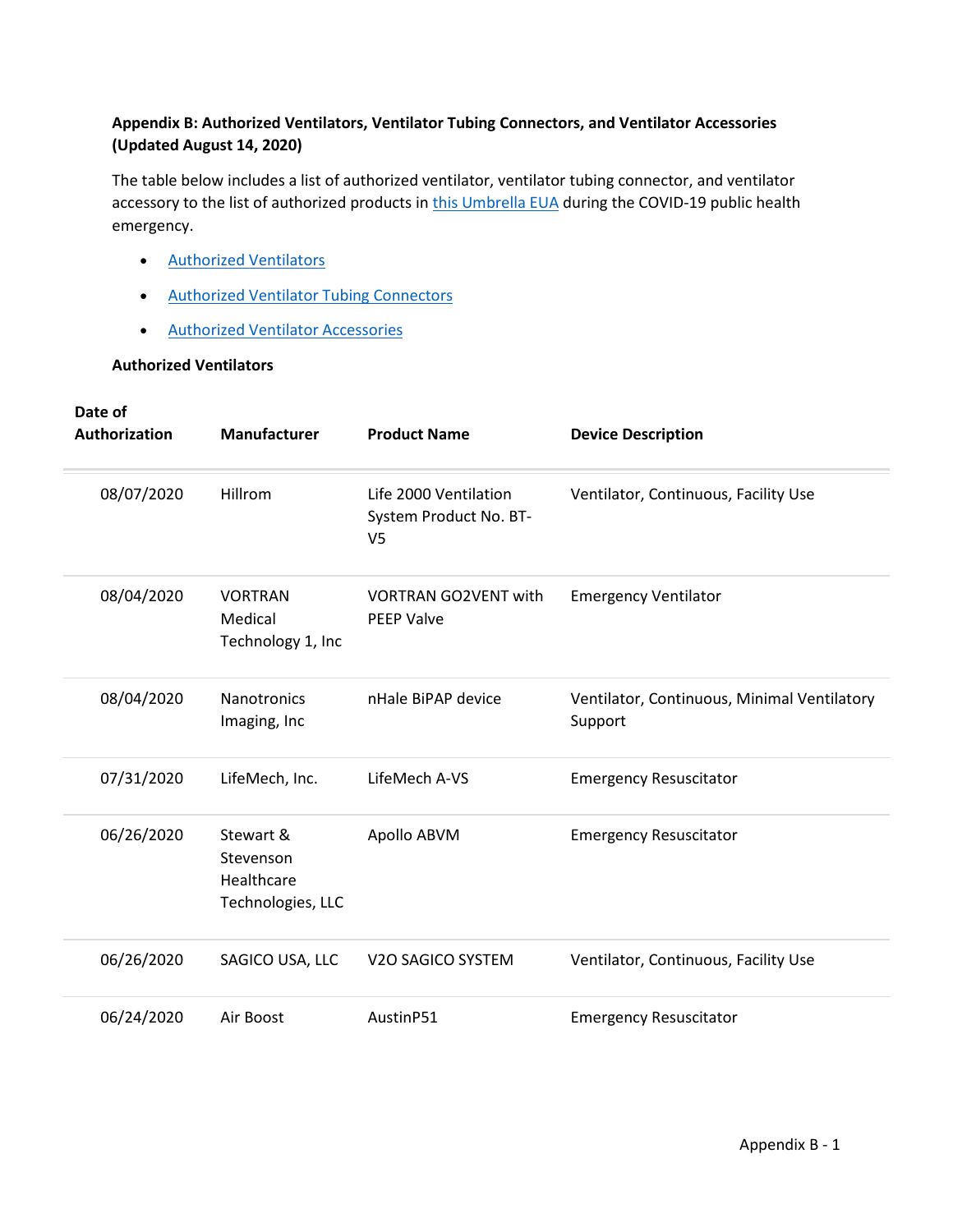| Date of<br>Authorization | Manufacturer                                  | <b>Product Name</b>                                                                                          | <b>Device Description</b>                              |
|--------------------------|-----------------------------------------------|--------------------------------------------------------------------------------------------------------------|--------------------------------------------------------|
| 06/19/2020               | World Ventilator<br>Foundation<br>(WVF)       | WorldVent Ventilator                                                                                         | <b>Emergency Ventilator</b>                            |
| 06/17/2020               | NeoNatal Rescue,<br>LLC                       | AdultLife Pro Ventilator                                                                                     | <b>Emergency Ventilator</b>                            |
| 06/10/2020               | Enexor<br>BioEnergy, LLC                      | X-VENT Emergency<br>Ventilator                                                                               | <b>Emergency Ventilator</b>                            |
| 06/09/2020               | Nanotronics<br>Imaging, Inc                   | nHale BiPAP device                                                                                           | Ventilator, Continuous, Minimal Ventilatory<br>Support |
| 06/08/2020               | BioMedInnovatio<br>ns, LLC                    | SuppleVent                                                                                                   | <b>Emergency Ventilator</b>                            |
| 06/01/2020               | <b>NASA Jet</b><br>Propulsion<br>Laboratory   | <b>VITAL Compressor</b>                                                                                      | <b>Emergency Ventilator</b>                            |
| 06/01/2020               | Fitbit                                        | <b>Fitbit Flow</b>                                                                                           | <b>Emergency Resuscitator</b>                          |
| 05/22/2020               | Guangzhou<br>Hypnus<br>Healthcare Co.,<br>Ltd | BA825W, BA825, ST830W<br>and ST830                                                                           | Ventilator, Continuous, Minimal Ventilatory<br>Support |
| 05/22/2020               | <b>Origin Medical</b><br>Devices Inc.         | Panther 5 Model<br>P5DLVENT                                                                                  | Ventilator, Continuous, Facility Use                   |
| 05/20/2020               | SysMed (China)<br>Co., Ltd                    | Resware BI 20 S, Resware<br>Bl Auto S, Resware Bl 25<br>S/T, Resware BI 30 S/T,<br>ZiZ Auto, Aurora Bi-Level | Ventilator, Continuous, Minimal Ventilatory<br>Support |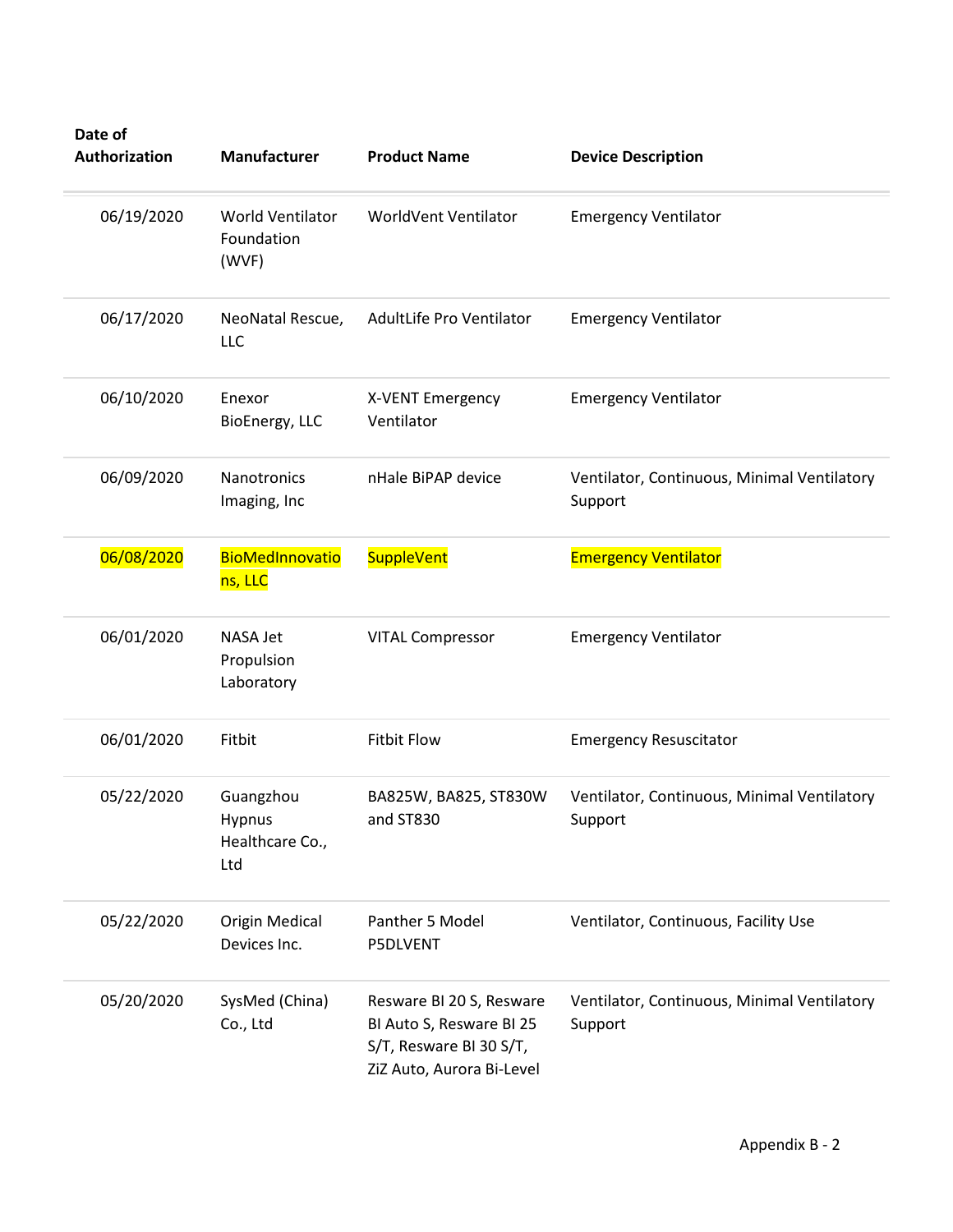| Date of<br>Authorization | Manufacturer                                      | <b>Product Name</b>                                              | <b>Device Description</b>                              |
|--------------------------|---------------------------------------------------|------------------------------------------------------------------|--------------------------------------------------------|
|                          |                                                   | S, Aurora Bi-Level S/T,<br>Aurora Bi-Level Auto S                |                                                        |
| 05/18/2020               | SysMed (China)<br>Co., Ltd                        | VM series-DPAP20 Plus,<br>DPAP25 Plus, DPAP25<br>Pro, DPAP30 Pro | Ventilator, Continuous, Minimal Ventilatory<br>Support |
| 05/15/2020               | <b>CMI Health</b>                                 | <b>Beijing Aeonmed</b><br>Shangrila510S                          | <b>Emergency Transport Ventilator</b>                  |
| 05/12/2020               | Lanick Med<br>Systems LLC                         | Lyra x1 and Lyra x2<br>Ventilators                               | Ventilator, Continuous, Facility Use                   |
| 05/08/2020               | Taiyuan Shanghai<br>Medical                       | Fabius Plus / Fabius Plus<br>XL                                  | Gas Machine, Anesthesia                                |
| 05/08/2020               | Somnetics<br>International, Inc.                  | <b>Transcend 3 BiPAP</b>                                         | Ventilator, Non-Continuous                             |
| 05/07/2020               | AutoMedX, Inc.                                    | SAVe II+ (M50016,<br>M50017)                                     | Powered Emergency Ventilator                           |
| 05/06/2020               | Hunan Beyond<br>Medical<br>Technology Co.,<br>Ltd | <b>BEYOND C20A CPAP</b>                                          | Ventilator, Continuous, Minimal Ventilatory<br>Support |
| 05/06/2020               | Hunan Beyond<br>Medical<br>Technology Co.,<br>Ltd | <b>BEYOND B30P BIPAP</b>                                         | Ventilator, Continuous, Minimal Ventilatory<br>Support |
| 05/06/2020               | Guangzhou<br>Hypnus                               | Hypnus ST730                                                     | Ventilator, Continuous, Minimal Ventilatory<br>Support |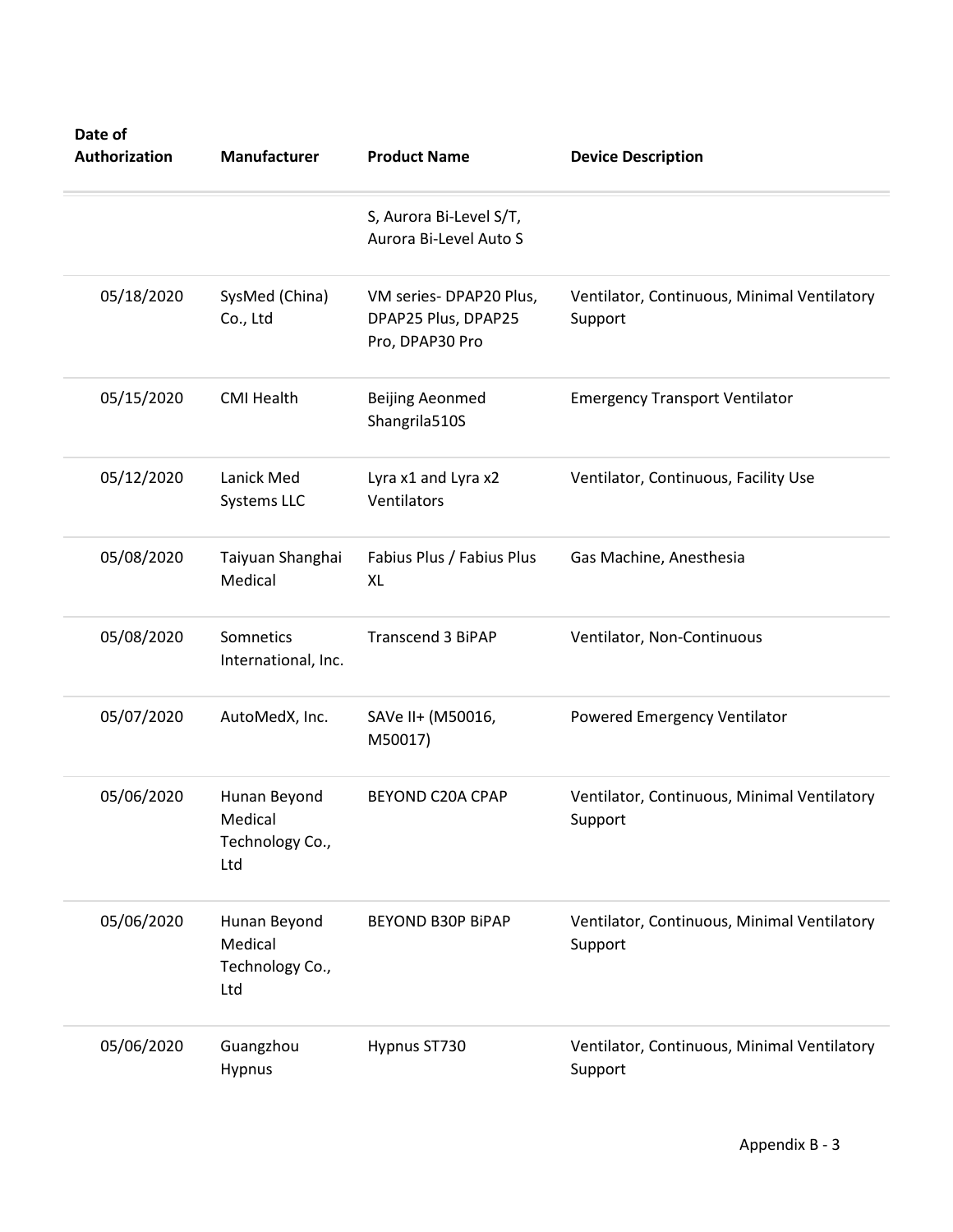| Date of<br>Authorization | Manufacturer                                                   | <b>Product Name</b>                                                                 | <b>Device Description</b>                              |
|--------------------------|----------------------------------------------------------------|-------------------------------------------------------------------------------------|--------------------------------------------------------|
|                          | Healthcare Co.,<br>Ltd.                                        |                                                                                     |                                                        |
| 05/05/2020               | Vayu Global<br>Health<br>Innovations                           | Vayu bubble Continuous<br><b>Positive Airway Pressure</b><br>Circuit ("Vayu bCPAP') | Continuous Positive Airway Pressure Circuit            |
| 05/02/2020               | BMC Medical CO.,<br>LTD., China                                | Luna G3 BPAP S/T-<br>LG3800-G3 B30VT                                                | Ventilator, Continuous, Minimal Ventilatory<br>Support |
| 05/02/2020               | ZIBO ZHONGXUN<br><b>MEDICAL</b><br>EQUIPMENT CO.<br><b>LTD</b> | <b>ZXH-550</b>                                                                      | <b>Emergency Ventilator</b>                            |
| 05/02/2020               | <b>JIUXIN MEDICAL</b>                                          | <b>JIXI H-100</b>                                                                   | <b>Emergency Ventilator</b>                            |
| 05/01/2020               | <b>Wilcox Industries</b><br>Corp                               | <b>Wilcox PATRIOT SAVR</b>                                                          | <b>Emergency Ventilator</b>                            |
| 05/01/2020               | Elemaster S.p.A.<br>Tecnologie<br>Elettroniche                 | <b>Mechanical Ventilator</b><br>Milano (MVM)                                        | <b>Emergency Ventilator</b>                            |
| 05/01/2020               | <b>Wilcox Industries</b><br>Corp                               | <b>Wilcox PATRIOT SAVR</b><br>(Amended July 21, 2020)                               | <b>Emergency Ventilator</b>                            |
| 04/30/2020               | NASA Jet<br>Propulsion<br>Laboratory                           | VITAL ventilator                                                                    | <b>Emergency Ventilator</b>                            |
| 04/30/2020               | Venti-Now                                                      | <b>Venti-Now Resuscitator</b><br>Model JM-P2020A                                    | <b>Emergency Resuscitator</b>                          |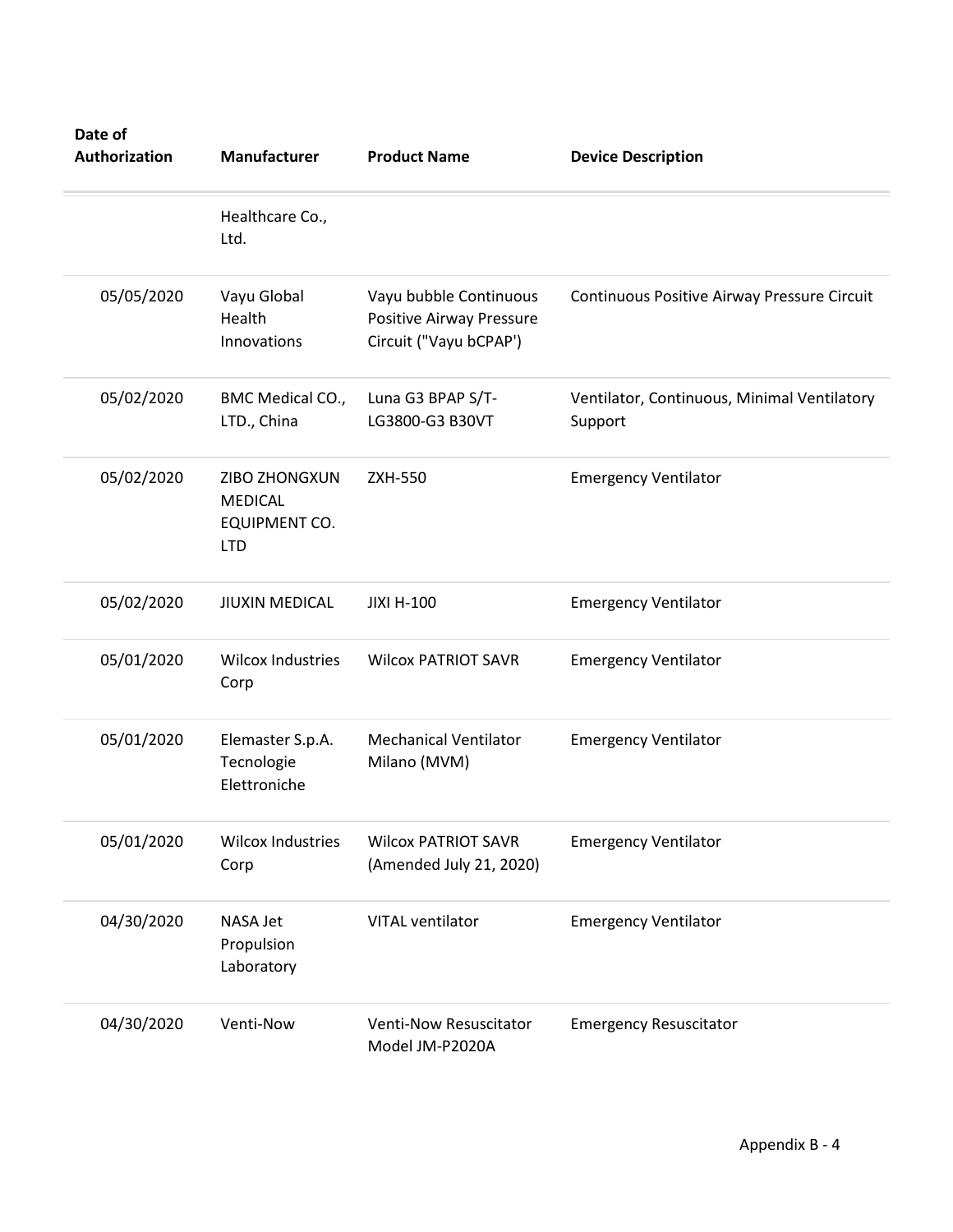| Date of<br>Authorization | Manufacturer                                       | <b>Product Name</b>                                                                                                                                                                                                                                             | <b>Device Description</b>     |
|--------------------------|----------------------------------------------------|-----------------------------------------------------------------------------------------------------------------------------------------------------------------------------------------------------------------------------------------------------------------|-------------------------------|
| 04/28/2020               | Shenzhen Yamind<br><b>Medical Tech</b>             | CPAP Devices: DM28-20C-<br>G;<br><b>Auto CPAP Devices:</b><br>DM28-20A-W, DM28-<br>20A-WP;<br><b>BiPAP Devices: DM28-</b><br>20S-G, DM28-20SA-G,<br>DM28-20ST-G, DM28-<br>25S-B, DM28-25SA-BP,<br>DM28-25ST-BP, DM28-<br>30ST-B, DM28-30ST-BP,<br>DM28-30STA-BP | Ventilator, Non-Continuous    |
| 04/27/2020               | <b>Resvent Medical</b><br>Technology CO.,<br>Ltd's | iBreeze 30STA device                                                                                                                                                                                                                                            | Ventilator, Non-Continuous    |
| 04/24/2020               | AutoMedX Inc.                                      | SAVe II Series Ventilator                                                                                                                                                                                                                                       | Powered Emergency Ventilator  |
| 04/24/2020               | <b>SLS Medical</b><br>Technology Corp.<br>Ltd.     | CP101/CP101S Series                                                                                                                                                                                                                                             | Ventilator, Non-Continuous    |
| 04/24/2020               | Zhejiang LifeMed<br>Technology Co.,<br>Ltd.        | LA Series Ventilators<br>LA20C, LA20A, LA20B,<br>LA20B, LA25B, LA25B                                                                                                                                                                                            | Ventilator, Non-Continuous    |
| 04/23/2020               | Amsino<br>International Inc's                      | YUWELL YH-725 BiPAP                                                                                                                                                                                                                                             | Ventilator, Non-Continuous    |
| 04/22/2020               | Virgin Orbit                                       | Virgin Orbit Resuscitator<br>(Amended<br>April 23, 2020)                                                                                                                                                                                                        | <b>Emergency Resuscitator</b> |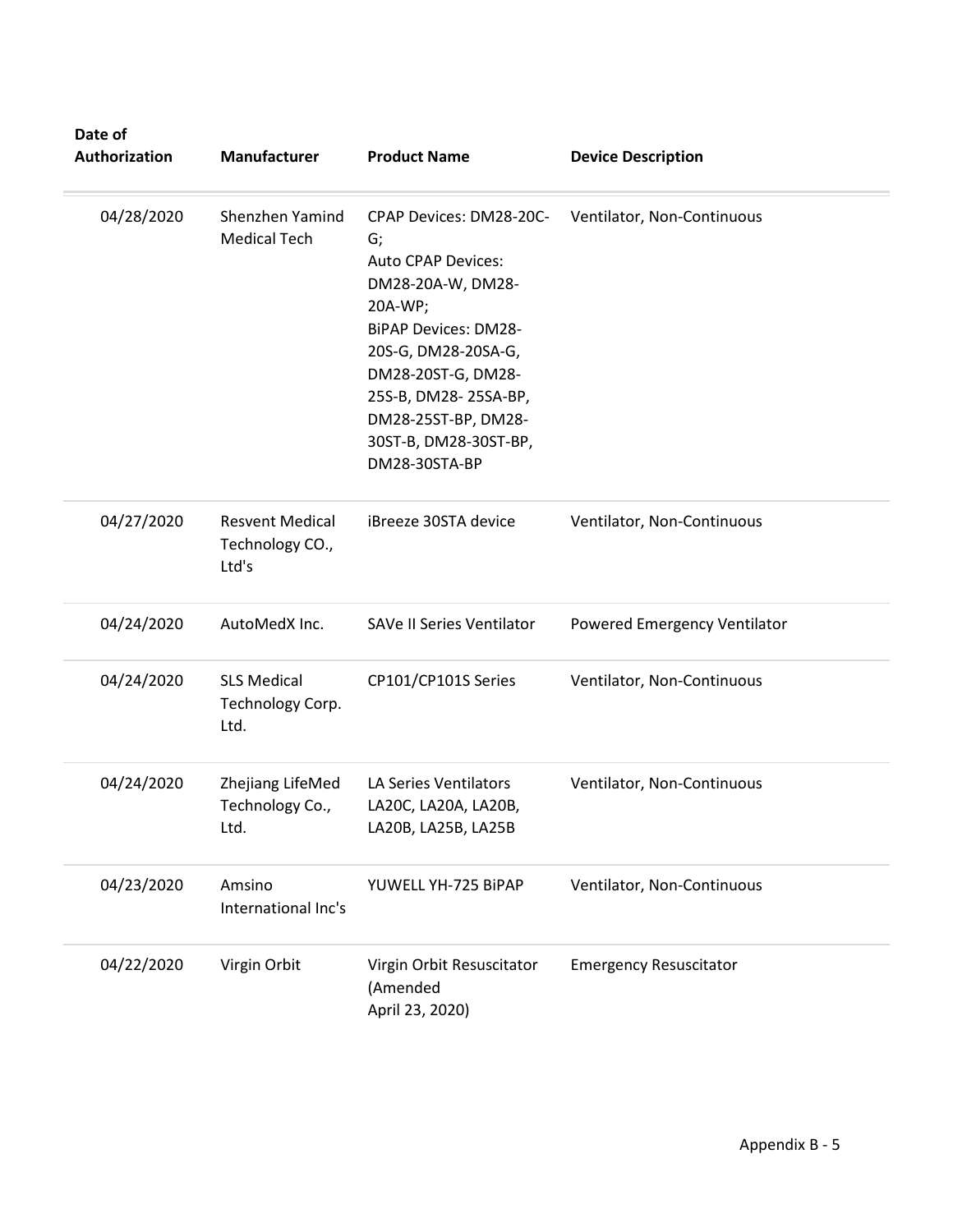| Date of<br>Authorization | <b>Manufacturer</b>                                                                            | <b>Product Name</b>                                            | <b>Device Description</b>                                            |
|--------------------------|------------------------------------------------------------------------------------------------|----------------------------------------------------------------|----------------------------------------------------------------------|
| 04/20/2020               | 3B Medical Inc                                                                                 | Luna G3 B30VT                                                  | Ventilator, Continuous, Minimal Ventilatory<br>Support               |
| 04/20/2020               | Resvent                                                                                        | iBreeze PAP                                                    | Ventilator, Continuous, Minimal Ventilatory<br>Support, Facility Use |
| 04/17/2020               | Spiro Devices LLC                                                                              | Spiro Wave (Amended<br>June 8, 2020)                           | <b>Emergency Resuscitator</b>                                        |
| 04/17/2020               | RESMED                                                                                         | AirCurve 10 ST-A                                               | Ventilator, Continuous, Minimal Ventilatory<br>Support, Facility Use |
| 04/17/2020               | <b>PVA</b>                                                                                     | <b>PREVENT</b>                                                 | <b>Emergency Resuscitator</b>                                        |
| 04/16/2020               | Hillrom                                                                                        | MetaNeb 4                                                      | <b>Intermittent Positive Pressure Breathing</b><br>Device            |
| 04/14/2020               | University of<br>Minnesota<br><b>Medical School</b><br>and Boston<br>Scientific<br>Corporation | <b>Coventor Adult Manual</b><br><b>Resuscitator Compressor</b> | <b>Emergency Resuscitator</b>                                        |
| 04/14/2020               | Umbulizer                                                                                      | UMV-001 EUA                                                    | <b>Emergency Resuscitator</b>                                        |
| 04/13/2020               | SecondBreath LLC                                                                               | <b>Pneumatic Resuscitator</b><br>device                        | <b>Emergency Resuscitator</b>                                        |
| 04/08/2020               | AMBULANC<br>TECH.CO.,LTD                                                                       | Models 6000S, T5, T7                                           | <b>Emergency Transport Ventilator</b>                                |
| 04/08/2020               | Philips<br>Respironics                                                                         | E30 ventilator                                                 | Ventilator, Continuous, Minimal Ventilatory<br>Support, Facility Use |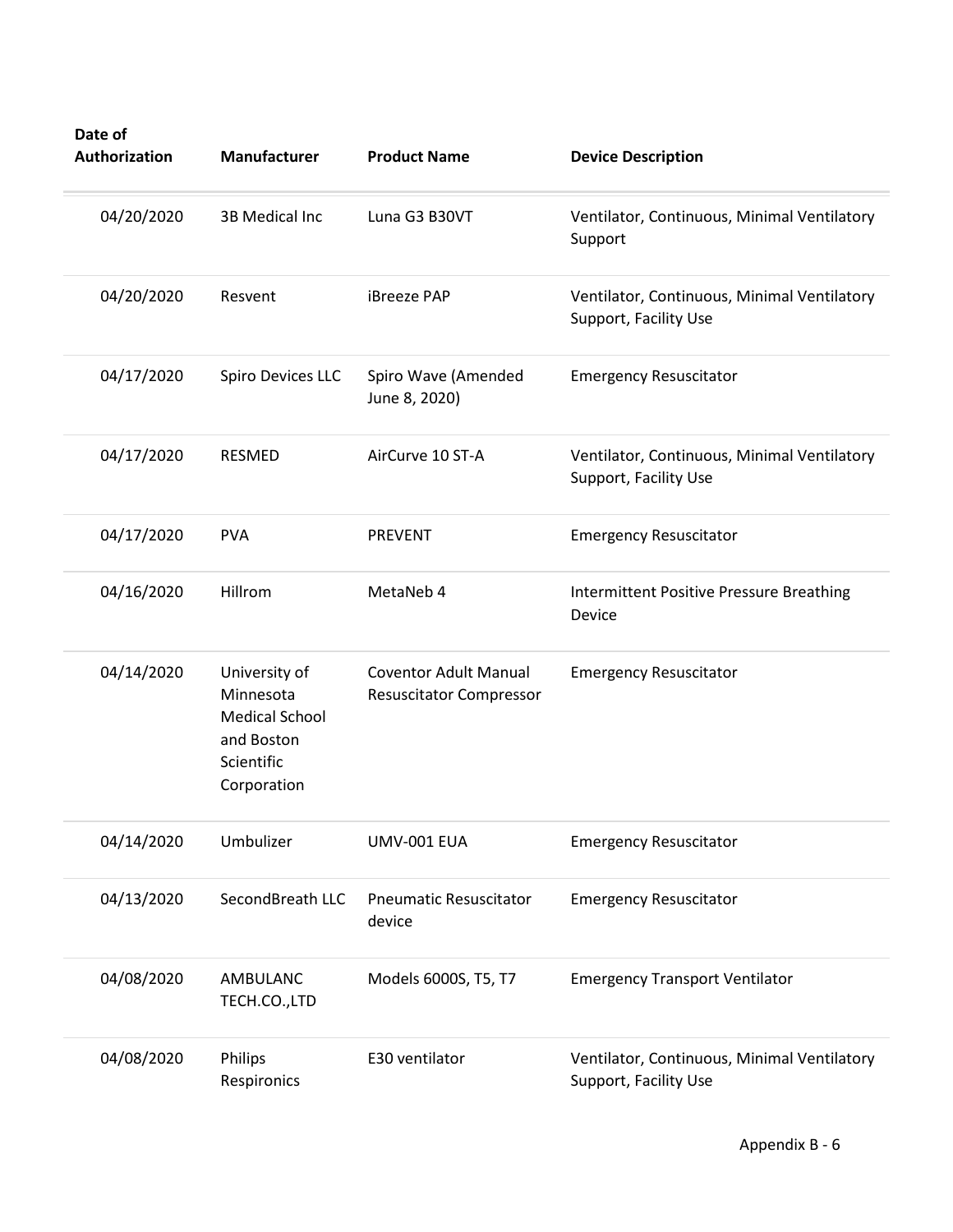| Date of<br>Authorization | Manufacturer                   | <b>Product Name</b>                             | <b>Device Description</b>                                            |
|--------------------------|--------------------------------|-------------------------------------------------|----------------------------------------------------------------------|
| 04/08/2020               | Incoba LLC                     | Apogee                                          | Oxygen Conserver                                                     |
| 04/07/2020               | DrĤgerwerk AG<br>& Co. KGaA    | Atlan A350 and Atlan<br>A350 XL                 | Gas-Machine, Anesthesia                                              |
| 04/07/2020               | VenTec Life<br>Systems         | V+Pro Emergency<br>Ventilator                   | Ventilator, Continuous                                               |
| 04/06/2020               | CoLabs                         | <b>COVID Ventor</b>                             | <b>Emergency Ventilator</b>                                          |
| 04/06/2020               | MEKICS Co,. Ltd                | MTV1000 ventilator                              | Ventilator, Continuous                                               |
| 04/05/2020               | Covidien LLC                   | <b>Puritan Bennett 560</b><br>Ventilator System | Ventilator, Continuous,                                              |
| 04/03/2020               | Dragerwerk AG &<br>CO. KGaA    | Babylog VN800 and<br><b>VN600</b>               | <b>Critical Care Ventilator</b>                                      |
| 04/03/2020               | <b>GE Healthcare</b>           | pNeuton Model A-E<br>Ventilator                 | Ventilator, Continuous, Facility Use                                 |
| 04/02/2020               | BMC Medical CO.,<br><b>LTD</b> | Luna G3 BPAP 25A-<br>LG3700                     | Ventilator, Continuous, Minimal Ventilatory<br>Support, Facility Use |
| 04/02/2020               | BMC Medical Co.,<br>Ltd.       | $Y-30T$                                         | Ventilator, Continuous, Minimal Ventilatory<br>Support, Facility Use |
| 04/02/2020               | Dragerwerk AG &<br>CO. KGaA    | Evita V800 and Evita V600                       | <b>Critical Care Ventilator</b>                                      |
| 04/01/2020               | Philips<br>Respironics         | VX850 Ventilator                                | <b>Critical Care Ventilator</b>                                      |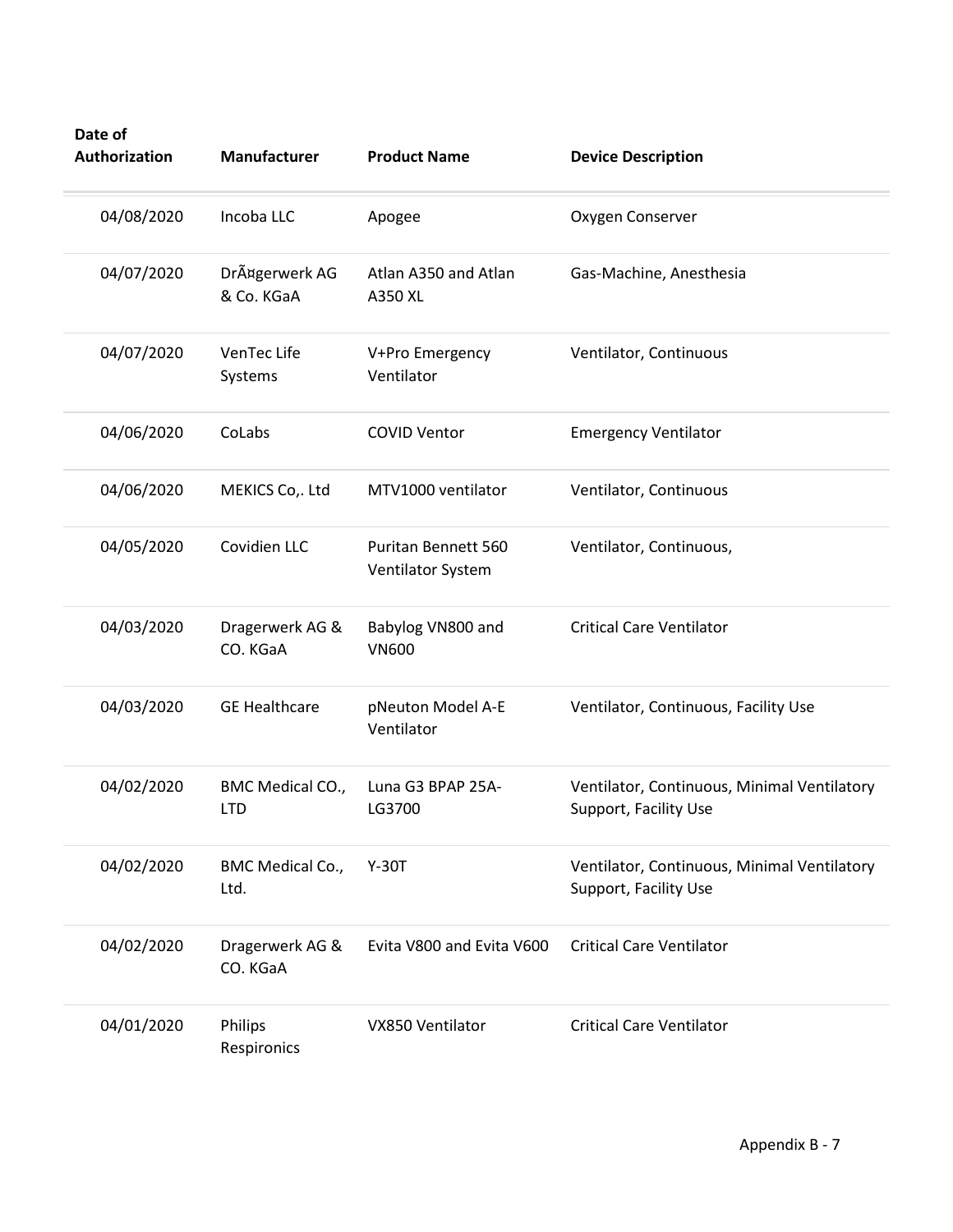| Date of<br>Authorization | Manufacturer                                          | <b>Product Name</b>                                       | <b>Device Description</b>                                            |
|--------------------------|-------------------------------------------------------|-----------------------------------------------------------|----------------------------------------------------------------------|
| 03/31/2020               | <b>RESMED</b>                                         | <b>GAST</b>                                               | Ventilator, Continuous, Minimal Ventilatory<br>Support, Facility Use |
| 03/31/2020               | <b>RESMED</b>                                         | Flexo Bi-Level ST                                         | Ventilator, Continuous, Minimal Ventilatory<br>Support, Facility Use |
| 03/31/2020               | <b>RESMED</b>                                         | AirCurve<br>ST (Amended<br>April 17, 2020)                | Ventilator, Continuous, Minimal Ventilatory<br>Support, Facility Use |
| 03/31/2020               | Amsino                                                | YUWELL®<br>YH-730 Bi-level PAP and<br>YH-830 Bi-level PAP | Ventilator, Non-Continuous                                           |
| 03/31/2020               | Inovytec                                              | <b>Ventway Sparrow</b>                                    | Ventilator, Continuous                                               |
| 03/30/2020               | <b>RESMED</b>                                         | Stellar 150                                               | Ventilator, Continuous, Minimal Ventilatory<br>Support, Facility Use |
| 03/30/2020               | RESMED                                                | Lumis 150 VPAP ST<br>(Amended<br>April 17, 2020)          | Ventilator, Continuous, Minimal Ventilatory<br>Support, Facility Use |
| 03/28/2020               | Shenzen Mindray Mindray<br>Bio-medical<br>Electronics | SV300/SV600/SV800<br>ventilators                          | <b>Critical Care Ventilator</b>                                      |
| 03/28/2020               | Vyaire Medical,<br>Inc.                               | LTV2 model 2200 and LTV<br>model 2150                     | <b>Critical Care Ventilator</b>                                      |
| 03/25/2020               | <b>Beijing Aeonmed</b><br>Co., Ltd                    | VG70 ventilator                                           | <b>Critical Care Ventilator</b>                                      |